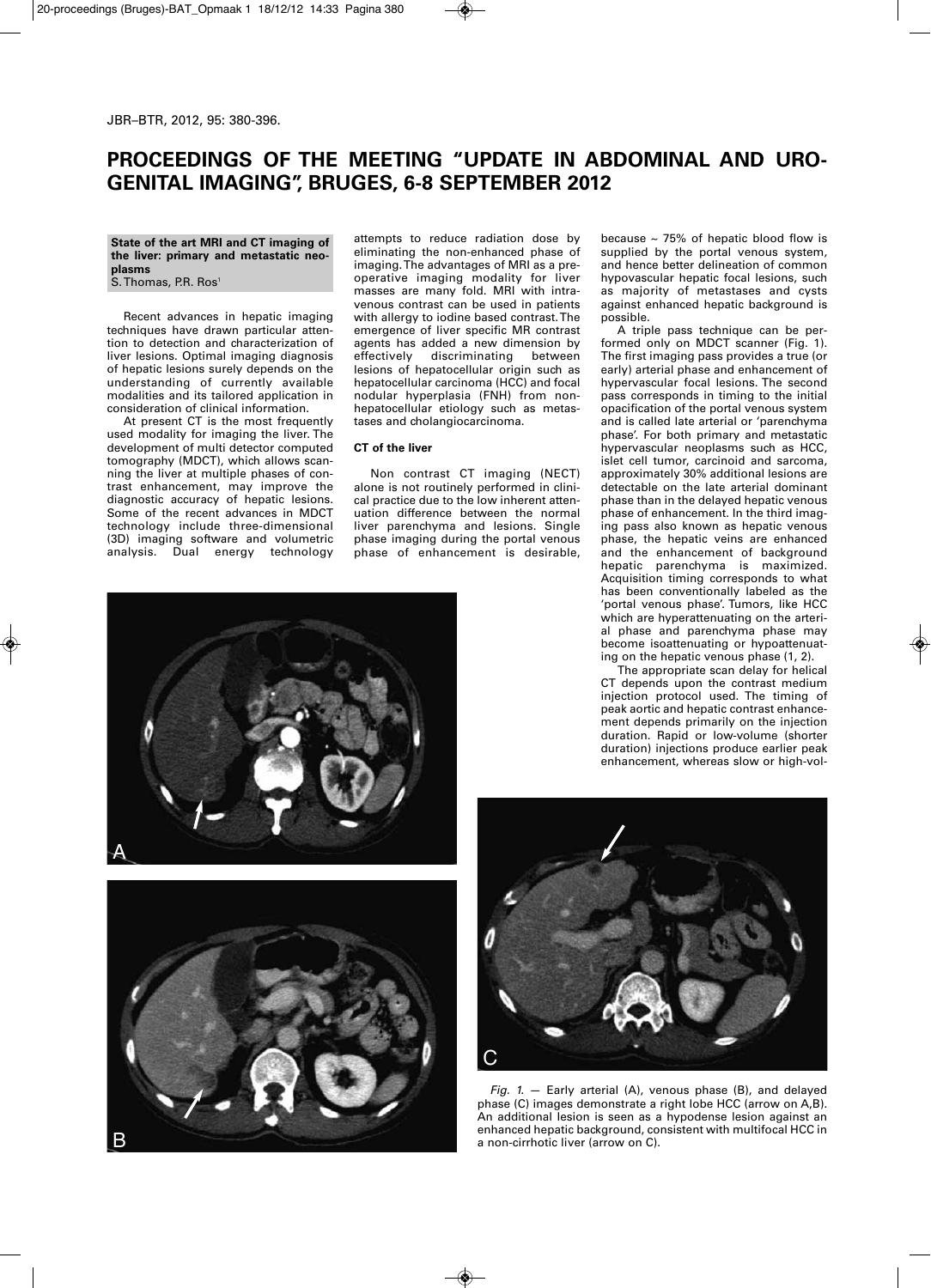| Table I. - MDCT Protocol for liver in our practice.                                                      |                                                       |                  |                |                |                       |                     |              |                               |
|----------------------------------------------------------------------------------------------------------|-------------------------------------------------------|------------------|----------------|----------------|-----------------------|---------------------|--------------|-------------------------------|
| Protocol                                                                                                 | Indications                                           | oral             | IV<br>rate/vol | Delav<br>(sec) | Area                  | Collimation<br>(mm) | Feed<br>(mm) | Reconstruction<br>(thk./int.) |
| <b>Basic liver</b>                                                                                       | Metastatic work up                                    | $C+$             | 4/100          | 70             | liver<br>A/P          | 3.0                 | 15           | 5/5                           |
| Hypervascular<br>liver lesion                                                                            | Hypervascular,<br>metastasis, HCC,<br>FNH, hemangioma | H <sub>2</sub> O | 4/100          | 20<br>40<br>70 | liver<br>liver<br>A/P | 3.0                 | 15           | 5/3                           |
| C+: 2.1% dilution of barium sulfate, H2O: water, A/P: abdomen to pelvis, thk: Thickness, int.: interval. |                                                       |                  |                |                |                       |                     |              |                               |

ume (longer duration) injections result in later peak enhancement (3-5).

A typical MDCT protocol includes bolus injection for multipass imaging of 4cc/sec for 25 seconds of 60% nonionic contrast material (30 g iodine). Time to aortic peak is determined from the resultant time attenuation curve and is used as the injection to scan delay for multiphase imaging. Two passes during the arterial phase can be obtained; true arterial phase (10 to 20 seconds after contrast arrives in the abdominal aorta), and parenchyma arterial phase (30 to 40 seconds after the initiation of contrast). A third imaging pass beginning 60 to 70 seconds after the beginning of injection and employing a table speed of 15 mm per second corresponds in timing to the conventional "portal venous phase" to evaluate the remainder of the abdomen (Table I).

# **Clinical utility**

The shorter acquisition time of MDCT provides intense enhancement with intravascular contrast material and improved separation between the phases of contrast enhancement. There is less respiratory misregistration and improved z axis resolution. CT of the liver can be performed routinely with very thin collimation, yielding greater conspicuity of small lesions and improved lesion detection. Use of 2.5-mm-thick sections resulted in a 46% increase in detection rate versus use of 10.0-mm-thick sections and an 18% increase versus use of 5-mm-thick sections (6).

Multiplanar reconstruction algorithm allows complete delineation of normal arterial anatomy and vascular variants, which can be seen in up to 45% of patients (Fig. 2).

In addition, specific arterial etiology such as aneurysm and pseudoaneurysm of the hepatic artery and hepatic infarctions can also be evaluated.

MDCT with dual energy capabilities have been introduced recently. The most current dual-energy technique is based on dual detector capability.There are two layers of detectors on the CT, the upper layer primarily absorbs the lower X-ray energy spectrum, and the lower detector layer absorbs the remainder of the spectrum, mainly in the higher energy range. Data from each layer, corresponding to lower- and higher energies, are independently reconstructed. The ability to

process virtual nonenhanced (VNE) images, by subtracting the iodine content of contrast-enhanced CT images using image post-processing techniques, may obviate the need for the nonenhanced imaging phase in multiphase studies.The benefits include shorter scan time and reduced radiation.VNE images can be useful in various clinical settings, such as CT urogram (7, 8).

# **MRI**

MRI allows better detection and characterization of diffuse and focal hepatic parenchymal lesions and the biliary system. Newer contrast agents have provided a new dimension to imaging of the liver.

#### *Technique*

MRI of the liver consists of the following elements:

- 1) Torso coil (phased-array multicoil to improve signal-to-noise ratio (SNR)).
- 2) Image-intensity correction software to reduce image nonuniformity.
- 3) "Ghost" control techniques to reduce fat or respiratory motion artifact.
- T1 and T2 weighted images and contrast imaging.
- 5) New techniques such as Diffusion weighted imaging (DWI), MR Elasto-

graphy, MR perfusion imaging, based on availability and clinical relevance.

### *TI-weighted imaging*

- 1) Conventional spin-echo pulse sequence (CSE) is used in patients incapable of holding their respiration for breath-hold gradient-echo pulse sequences. Due to prolonged acquisition time, motion artifacts are common.
- 2) Gradient-echo pulse sequence (GRE) is more common and multi-section<br>spoiled gradient-echo pulse gradient-echo pulse sequences image the entire liver in one or two breath-holds with higher contrast and SNR.
- 3) Chemical shift imaging uses two T1 weighted gradient-echo pulse sequences with identical parameters except for TE, to produce in-phase and opposed-phase images, thereby aids in the diagnosis of steatosis and detection of microscopic in hepatic neoplasms.

# *T2-weighted imaging*

1) Conventional T2 spin-echo sequences have been practically abandoned due to their long acquisition times (up to 20 minutes) resulting in cardiac flow and particularly respiratory artifacts.



*Fig. 2.* — Coronal reformatted image demonstrates thrombosis of the right and left branches of portal vein (white arrows) with multiple rim enhancing abscesses (black arrows).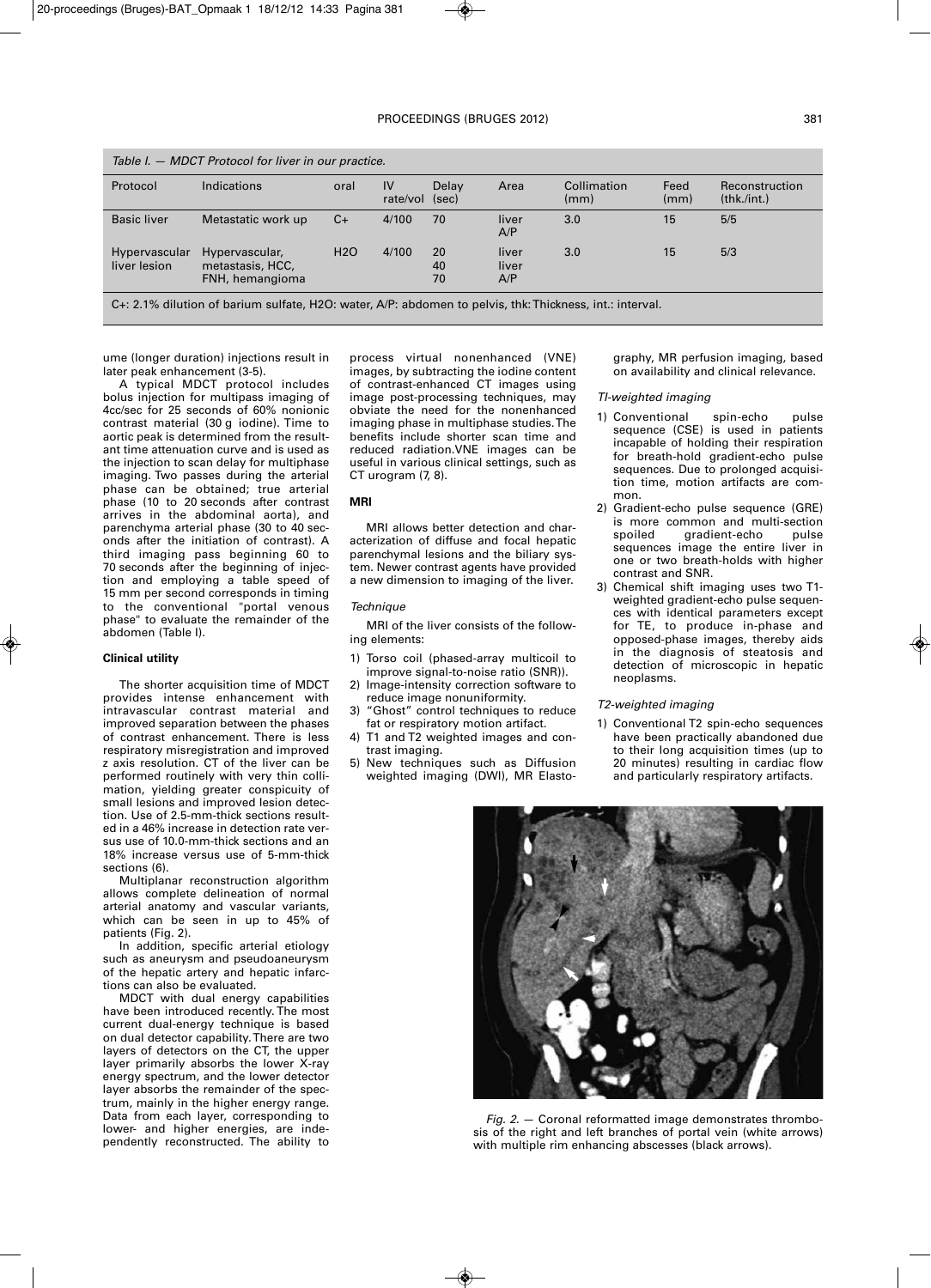

*Fig. 3.* — MRI of the liver during arterial phase (20 sec) and delayed (15 min) after IV administration of Eovist.The enhancing lesion appears hypointense on the delayed phase, consistent with metastases from thyroid cancer.

- 2) Fast spin-echo (FSE)
	- a. Rapid acquisition with relaxation enhancement (RARE) uses a single excitation pulse followed by a long train of spin-echoes with a different amplitude phase encoding gradient applied for each spin-echo.
	- b. Hybrid RARE. Hybrid RARE uses multiple excitation pulses, with each excitation pulse followed by two or more 180° refocusing pulses.

Fast recovery fast spin-echo (FRFSE) is a breath-hold pulse sequence that utilizes additional radiofrequency pulses after each echo-train to drive the recovery. Some breath-hold techniques such as FRFSE show lower lesion-liver contrast and low SNR, which may reduce the detection of solid liver masses requiring additional sequences.

c. Single short hybrid RARE (SSHR) sequences are termed: 1) half Fourier acquisition single-shot turbo spin-echo (HASTE); and 2) singleshot fast spin-echo (SSFSE).

SSHR allows sub second single-slice imaging, obviating motion artifact reduction measures. While producing high quality abdominal images, the limitations include reduced contrast between solid hepatic lesions and the surrounding parenchyma. However, increasing the sampling rate with enhanced gradient field strength, a higher soft tissue contrast resolution can be achieved (9).

- Gradient echo pulses sequences have been replaced by SSFSE and FRFSE sequences.
- 4) Echo-planar Imaging (EPI)

It uses ultra fast T2-weighting which requires enhanced gradients with high bandwidths and good fat suppression due to marked chemical shift artifacts. EPI allows diffusion images that can be used to characterize hepatic masses.

#### *Contrast agents*

- 1. Gadolinium based extracellular contrast (Magnevist, Optimark, Omniscan, ProHance).
- 2. Currently, in USA, there are two FDAapproved liver-specific MRI contrasts: gadoxetate (Eovist ) and gadobenate dimeglumine (MultiHance).

# Extracellular agents (Gadolinium DTPA)

After intravenous injection, gadolinium chelate rapidly distribute in the interstitial spaces of the body. In the liver, this happens both in the normal parenchyma and in tumors, but at different rates, resulting in tumor-liver contrast which lasts for a short period of time. Clinically, this implies the use of rapid image acquisition techniques (gradient echo sequences) and a bolus injection. Some patients, who receive GBCAs, appear to be at an increased risk for developing a serious systemic fibrosing disease, Nephrogenic Systemic Fibrosis (NSF). The patients at risk are those with severe renal (kidney) insufficiency (glomerular filtration rate  $<$  30 ml /min/1.73 m<sup>2</sup>). NSF causes fibrosis of the skin and connective tissues throughout the body that limits joint mobility. NSF can progress with time and can even cause death. In November 2009, the World Health Organization issued a restriction on use of some GBCA, stating that High-risk gadolinium-containing contrast agents (Optimark, Omniscan, Magnevist) are contraindicated in patients with severe kidney problems, in patients who are scheduled for or have recently received a liver transplant, and in newborn babies up to four weeks of age.

# Iron oxide based particles

Superparamagnetic iron oxides (SPIO) and Ultra small super paramagnetic iron oxide (USPIO) are nanoparticles composed of a magnetically active crystalline iron core (magnetic) surrounded by a

dextran or starch coating. Because of its long residence in the vascular system, USPIO is considered a blood-pool agent. These reduce theT2 signals of absorbing tissue. Many of the agents, which were previously approved by the FDA including Ferumoxides (Feridex), Sinerem (Combidex), and Resovist (Cliavist), have been taken off the US market.

# Hepato-biliary agents

There are two different types of hepato-biliary agents: gadolinium-based and manganese-based.

The gadolinium based agents are often called bimodal contrast agents since they demonstrate both hepatocyte and perfusion imaging properties. These include gadoxetate (Eovist or Primovist, also known as Gd-EOB-DTPA, Bayer) and gadobenate dimeglumine (MultiHance, Bracco, formerly known as Gd-BOPTA). Following a rapid bolus, dynamic T1W GRE sequences are performed similar to those performed with non specific Gadolinium based agents. The enhancement of the liver on T1-weighted images peaks at about 20 minutes for Eovist and lasts for at least 2 hours after injection of the contrast agent. Tumors of hepatocellular origin show enhancement whereas non hepatocellular tumors such as metastases appear hypo-intense on delayed images (10) (Fig. 3).

Magnafodipir trisodium (Tesla scan), withdrawn from US markets is predominantly a T1 shortening agent. The liver is enhanced onT1-weighted sequences from the end of the perfusion to 4 hours later.The free manganese released in the hepatocyte is excreted into the bile and the remnant ligand excreted through the kidneys.

# *Diffusion Weighted Imaging (DWI)*

DWI can be easily added to the current MR I protocol. Some studies have shown higher sensitivity for hepatic lesion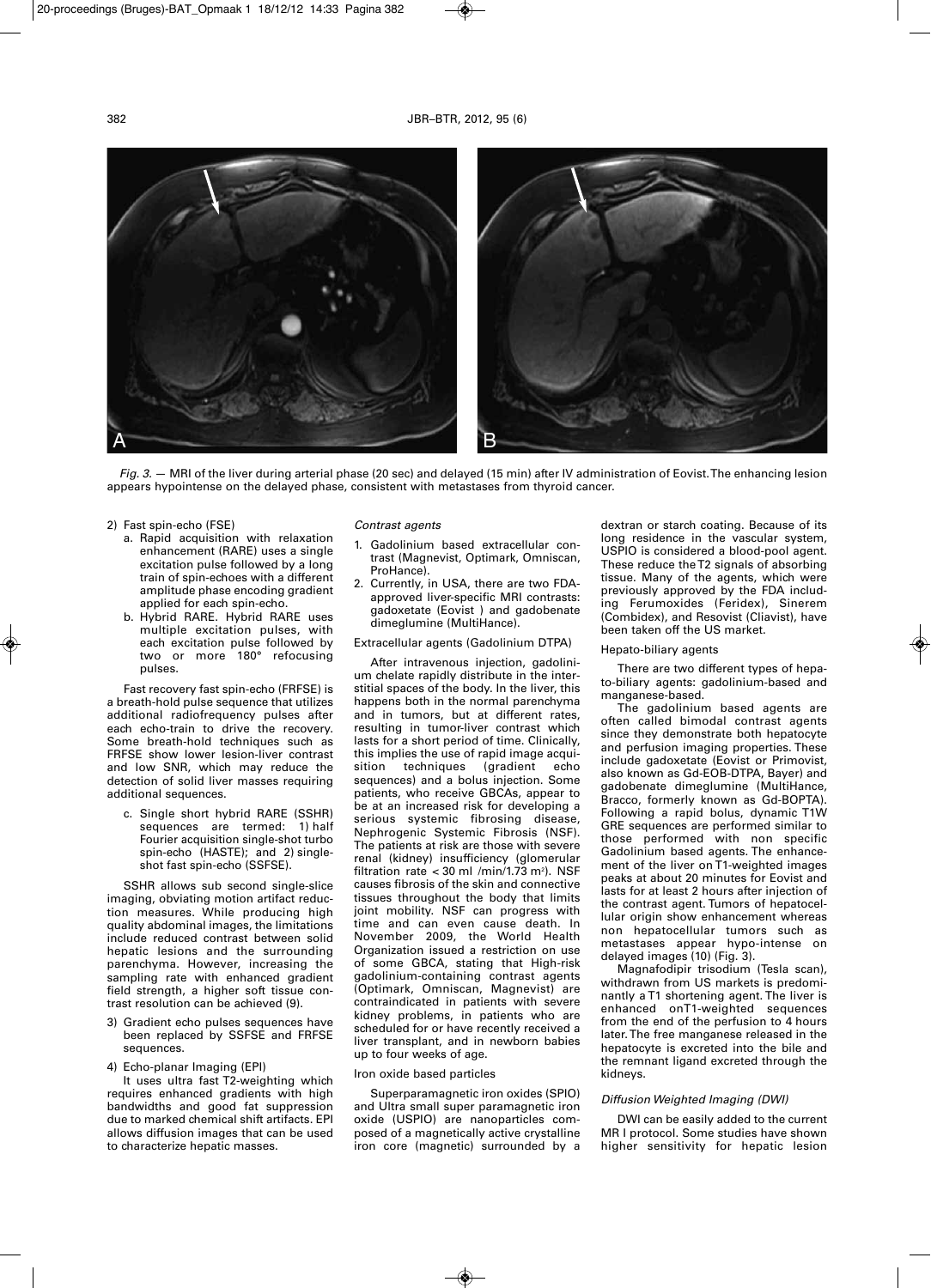# PROCEEDINGS (BRUGES 2012) 383



*Fig. 4.* — DWI demonstrates HCC in the right lobe, which appears bright against dark hepatic background.

detection when compared to T2 –weighted imaging.The liver lesions are detected using low *b* values (below 100 sec/mm<sup>2</sup>), providing black-blood images, with high inherent tissue contrast and robust<br>image quality. Higher  $b$  values image quality. Higher *b* values (≥ 500 sec/mm2 ) can assess of lesion signal intensity qualitatively. Malignant lesions typically demonstrate impeded diffusion and appear bright against a dark hepatic background (11) (Fig. 4).

#### *MR elastography*

MR Elastography is a newer technique currently used for evaluating hepatic fibrosis in cirrhosis, based on the viscoelastic properties of the tissue. Determining the viscoelastic characteristics differentiate between dysplastic nodules and HCC may prove to be value in the future (12).

#### *MRI applications*

MRI is able to characterize with higher accuracy than CT the following:

- 1. Hemangioma: In addition to assessing morphology and enhancement pattern like CT, MRI also provides signal intensity characteristics (Fig. 5).
- 2. FNH: FNH is diagnosed with MRI based not only on the enhancement pattern (including delayed enhancement of the scar), but also on signal characteristics of the tumor and scar (bright inT2) (Fig. 6).
- 3. Fat containing tumors (hepatocellular adenoma, hepatocellular carcinoma): Using chemical shift imaging MR is able to prove fat in hepatocellular neoplasms with higher sensitivity than CT.
- 4. Cysts: Hepatic cysts are confidently diagnosed with MRI even if they are sub-centimeter in size, based upon its very high signal intensity and lack of enhancement.
- 5. Hemorrhage in tumors: The visualization of hemosiderin rings allows characterizing internal hemorrhage within neoplasms.





*Fig. 5.* — MRI of the liver with a (arterial -15 sec) and b delayed (2 min) phases depicts early peripheral nodular enhancement of two Hemangioma with delayed centripetal filling in.

- 6. Benign versus Malignant Hepatocellular nodules: In the setting of cirrhosis, MR is able to characterize benign (macro regenerative and dysplastic) nodules from nodules of hepatocellular carcinoma. This is based both on enhancement criteria (arterial in malignant nodules and portal in benign nodules) as well as iron byproducts in benign nodules.
- 7. Metastases: detection of metastases with the use of gadolinium or specific contrast agents has been proven to be higher with MRI than with intravenously enhanced CT. MR with liver specific contrast agents is considered the imagery method of choice pre resection of liver metastases, having rendered CT arterial portography obsolete.

# **PET/CT and MRI/PET**

Positron emission tomography (PET)/CT is a functional imaging modality that has proven useful as a diagnostic tool for staging of a wide variety of cancers. Tumor cells demonstrate increased glucose uptake mediated by glucose transporters (GLUT) and accelerated glycolysis leading to tumor specific high intracellular accumulation of the glucose analog fluorodeoxyglucose (18 F-FDG). While PET/CT has demonstrated immense benefit in staging extra hepatic disease in colorectal cancer staging, it role in initial staging and follow up of hepatic metastases is limited. Moreover, the sensitivity of PET in detecting metastases decreases considerably following neoadjuvant chemotherapy (13, 14).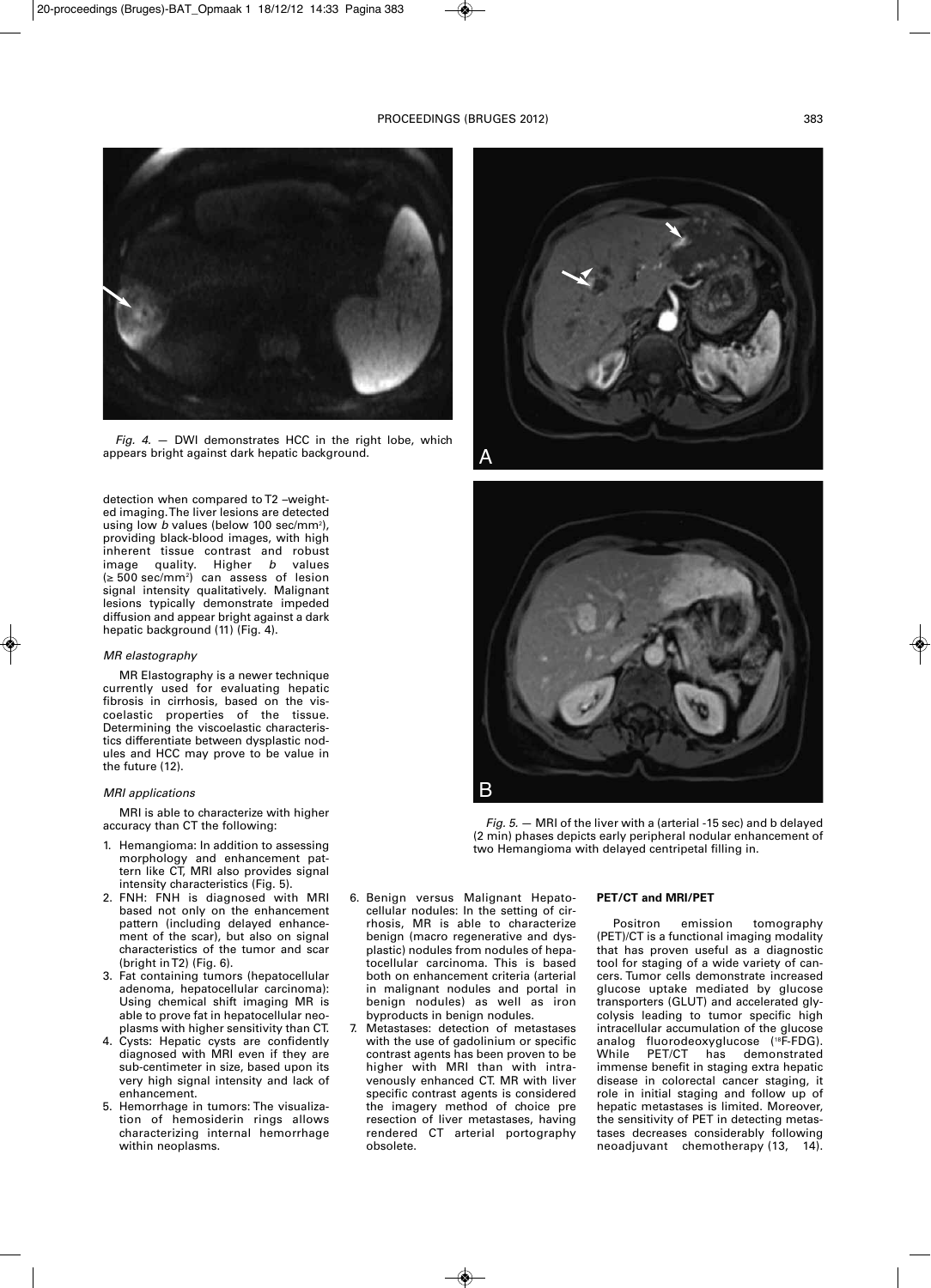

*Fig. 6.* — Post gadolinium fat suppressed arterial phaseT1W I (A) demonstrates a intensely enhancing lesion in segment 5 which becomes isointense to hepatic parenchyma on portal venous phase (B), typical for FNH.

PET/CT has limited role in imaging HCC or other primary liver tumors except lymphoma, but our recent experience has demonstrated that PET maybe helpful in detecting extra hepatic spread of HCC. MRI/PET, with superior imaging MRI characterization of liver lesions, may prove to be beneficial in future in assessing tumor recurrence or residual tumor in posttherapy patients.

#### **Conclusion**

Both CT and MRI with continuously evolving technologies are effective in imaging of the liver. MRI allows better characterization of liver lesions, but is expensive as a screening tool.The choice of imaging study should be determined by the clinical indication, with consideration of availability, technical and clinical expertise, cost, and patient tolerance.

#### **References**

- 1. Ros P.R., Ji H.: Special focus session: Multi-section (multi-detector) CT: Applications in the abdomen. *Radiographics*, 2002, 22: 697-700.
- 2. Sahani D., Saini S., Pena C., Nichols S., Prasad S.R., Hahn P.F., et al.: Using multidetector CT for preoperative vascular evaluation of liver neoplasms: Technique and results. *AJR*, 2002, 179: 53-59.
- 3. Bae K.T.: Intravenous contrast medium administration and scan timing at CT: Considerations and approaches. *Radiology*, 2010, 256: 32-61.
- 4. Chambers T.P., Baron R.L., Lush R.M.: Hepatic CT enhancement. Part II. Alterations in contrast material volume and rate of injection within the same patients*. Radiology*, 1994, 193: 518-522.
- 5. Silverman P.M., Roberts S.C., Ducic I., Tefft M.C., Olson M.C., Cooper C., et al.: Assessment of a technology that permits individualized scan delays on helical hepatic CT: A technique to improve efficiency in use of contrast material. *AJR*, 1996, 167: 79-84.
- 6. Weg N., Scheer M.R., Gabor M.P.: Liver lesions: Improved detection with dual-detector-array CT and rou-<br>tine 2.5-mm thin collimation. collimation. *Radiology*, 1998, 209: 417-426.
- 7. Graser A., Johnson T.R., Chandarana H., Macari, M.: Dual energy CT: Preliminary observations and potential clinical applications in the abdomen. *Eur Radiol*, 2009, 19: 13-23.
- 8. Mahgerefteh S., Blachar A., Fraifeld S., Sosna J.: Dual-energy derived virtual nonenhanced computed tomography imaging: Current sta-<br>tus and applications. Semin tus and applications. *Semin Ultrasound CT MR*, 2010, 31: 321-327.
- 9. Hori M., Murakami T., Kim T., Kanematsu M.,Tsuda K.,Takahashi S., et al.: Single breath-holdT2-weighted MR imaging of the liver: Value of single-shot fast spin-echo and multishot spin-echo echoplanar imaging. *AJR*, 2000, 174: 1423-1431.<br>Goodwin M.D.,
- 10. Goodwin M.D., Dobson J.E., Sirlin C.B., Lim B.G., Stella D.L.: Diagnostic challenges and pitfalls in MR imaging with hepatocyte-specific contrast agents. *Radiographics*, 2011, 31: 1547-1568.
- 11. Taouli B.: Diffusion-weighted MR imaging for liver lesion characterization: A critical look. *Radiology*, 2012,
- 262: 378-380.<br>12. Binkovitz L.A., 12. Binkovitz L.A., El-Youssef M., Glaser K.J., Yin M., Binkovitz A.K., Ehman R.L.: Pediatric MR Elastography of hepatic fibrosis: Principles, technique and early clinical experience. *Pediatr Radiol*, 2012,  $42.402 - 409$
- 13. Lubezky N., Metser U., Geva R.,<br>Nakache R., Shmueli E., Nakache R., Shmueli E., Klausner J.M., et al.:The role and limitations of 18-fluoro-2-deoxy-D-glucose positron emission tomography (FDG-PET) scan and computerized tomography (CT) in restaging patients with hepatic colorectal metastases following neoadjuvant chemotherapy: Comparison with operative and pathological findings.

*J Gastrointest Surg*, 2007, 11: 472-478.

14. Ramos E., Valls C., Martinez L., Llado L., Torras J., Ruiz S., et al.: Preoperative staging of patients with liver metastases of colorectal carcinoma. Does PET/CT really add something to multi-detector CT ? *Ann Surg Oncol*, 2011, 18: 2654-2661.

1. Department of Radiology, University Hospitals Case Medical Center, Case Western Reserve University, Cleveland, OH, USA.

**Hepatocellular carcinoma: the multistep process** C. Bartolozzi<sup>1</sup>

The recent availability of different imaging modalities has improved the investigation of the processes taking place during the carcinogenetic pathway towards dysplasia and full malignancy, represented by the alteration of lesion vascular supply (progressive capillarization of the sinusoids and increasing number of muscularized, unpaired arterioles); and to the progressive histological changes (loss of biliary polarization of the hepatocytes and derangement of the microscopic secretory structure) (1).

Imaging cirrhotic patients still remains a challenging issue, especially when a differential diagnosis between pre-neoplastic hepatocellular lesions, such as dysplastic nodules (DNs), and early neoplastic lesions, is requested. Actually, vascular supply to the lesion represents the key pathologic factors for differential diagnosis of nodules in cirrhosis, that can be evaluated by dynamic imaging studies; particularly, changes in lesions' vascular supply, such as the development of new arterial vessels, termed nontriadal arteries, suggest lesions' diagnosis.

If ultrasound (US) examination still represents the first diagnostic approach in the follow-up of cirrhosis, nowadays nodules characterization is demanded to<br>contrast enhanced Multidetector Multidetector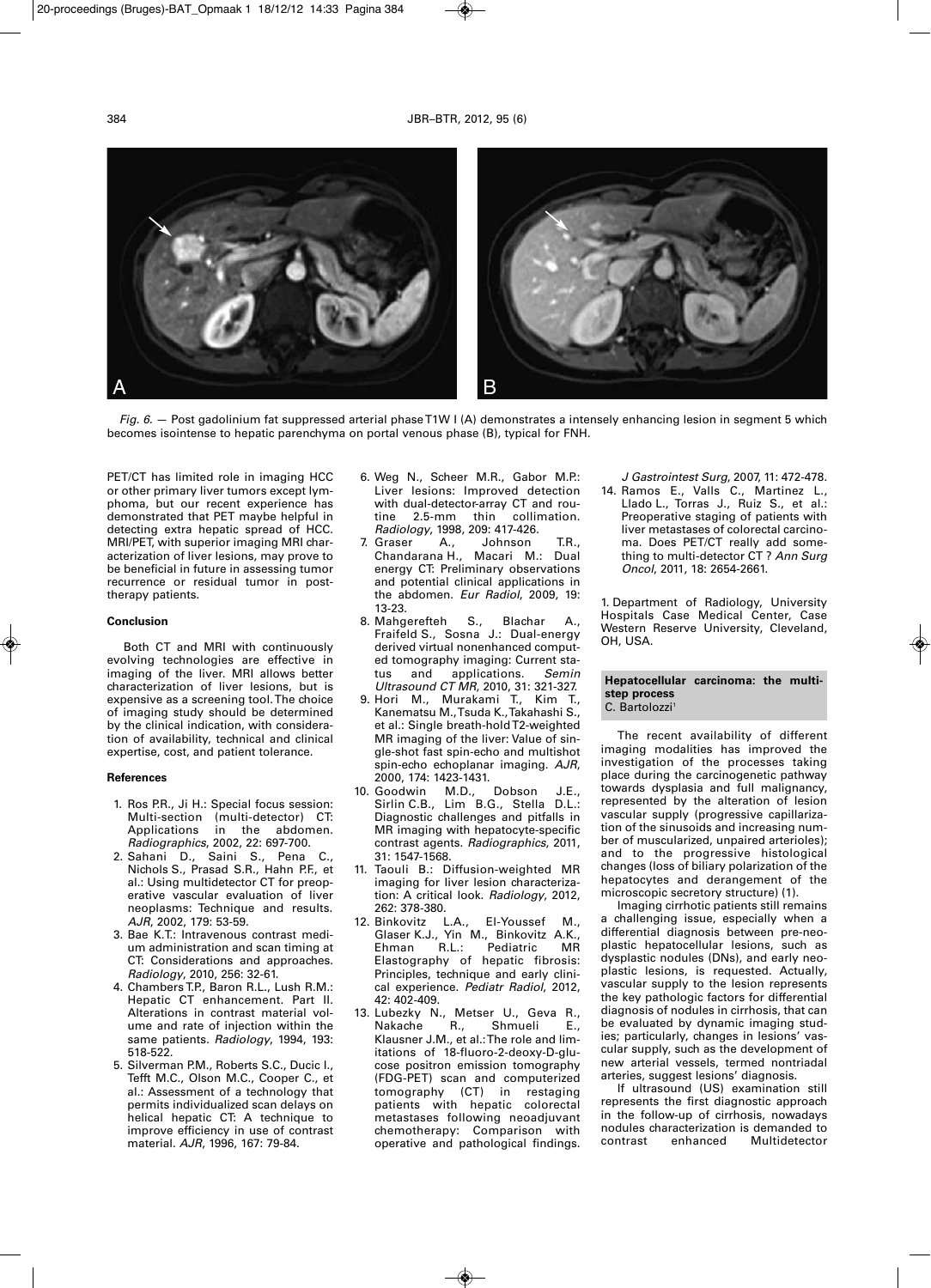Computed Tomography (CT) or Magnetic Resonance (MR) (2).

At dynamic studies performed with both techniques, typical HCC shows a clear-cut enhancement on the arterial phase and rapid wash-out on subsequent phases (Fig. 1), while preneoplastic nodules usually have no specific features, because of different intranodular vascular supply. In doubtful cases, MR study, performed with hepatobiliary contrast agents, can furnish an insight on the so called "grey area", in which significant histological changes are already present without an evident arterial supply of the nodule (Fig. 2) (3). Contrast behaviour of HCC after hepatobiliary agents is strictly related to tumor degree of differentiation: whereas moderately or poorly differentiated lesions fail to take up hepatobiliary agents, appearing as hypointense on T1 w.i, well-differentiated tumor may appear



*Fig. 1.* — On A, a clear cut enhancement of a small nodule within segment IV is appreciable, while on figure B, the nodule shows as hypodense. On the basis of these typical enhancement features, a diagnosis of HCC can be performed.



*Fig. 2.* — Man with HCV related cirrhosis. On segment VI, no nodules are clearly appreciable on the arterial phase (A), while on late dynamic and hepatobiliary phases (respectively B and C), a hypointense nodule is appreciable. A similar nodule is appreciable on segment III. Despite the lack of enhancement on arterial phase, the wash-out on the late phase and the hypointensity on hepatobiliary phase suggest premalignancy of nodules.

as hyperintense, as a result of the uptake and trapping of the agent within the lesion.

### **References**

- 1. Bartolozzi C., et al.: Biliary and reticuloendothelial impairment in hepatocarcinogenesis: the diagnostic role of tissue-specific MR contrast media. *Eur Radiol*, 2007, 17: 2519-2530.
- 2. European Association For The Study Of The Liver; European Organisation For Research And Treatment Of Cancer. EASL-EORTC clinical practice guidelines: management of hepatocellular carcinoma. *J Hepatol*, 2012, 56: 908-943.
- 3. Inoue T., et al.: Assessment of Gd-EOB-DTPA-enhanced MRI for HCC and dysplastic nodules and comparison of detection sensitivity versus MDCT. *J Gastroenterol*, 2012, 17.

1. Diagnostic and Interventional Radiolo-

gy, University of Pisa, Pisa, Italy.

# **Body MRI: fast, efficient, and comprehensive** R.C. Semelka, B.S. Kim<sup>1,2</sup>

The use of fast scanning techniques allows for consistent high image quality and good conspicuity of disease with a decrease of imaging times. Examination time is critical because longer MRI studies may result in worsening of imaging quality due to motion that tends to progress through the course of the study from patient exhaustion. The inability of noncooperative patients to hold their breath impairs the image quality substantially on abdominal MRI.Therefore, it is useful to separate protocols are required for noncooperative patients from a standard cooperative protocol.

# **Cooperative protocol**

#### *T1-weighted sequences*

In-phase 2D spoiled gradient echo (SGE) has become a routine part of every

liver MR imaging for investigating disease of the abdomen. This sequence is primarily used to know abnormally increased fluid content, presence of subacute blood or concentrated protein, and presence of fat. Out-of-phase SGE sequence is very helpful for the recognization of diseased tissue in which fat and water protons are present within the same voxel.This sequence plays a important role in detecting the presence of fat within liver and lipid within adrenal adenoma.The value of magnetic susceptibility effects to assess the presence of iron using in- and out-of-phase image is also important.

3D GRE is suitable for dynamic contrast-enhanced MR because of thin section acquisition with larger volume coverage, and excellent inherent fat suppression and sensitivity to enhanced tissues. The hepatic arterial dominant phase (HADP) is the single most important data set. Hypervascular liver tumors, especially hepatocellular carcinomas, focal nodular hyperplasia and metastases, are well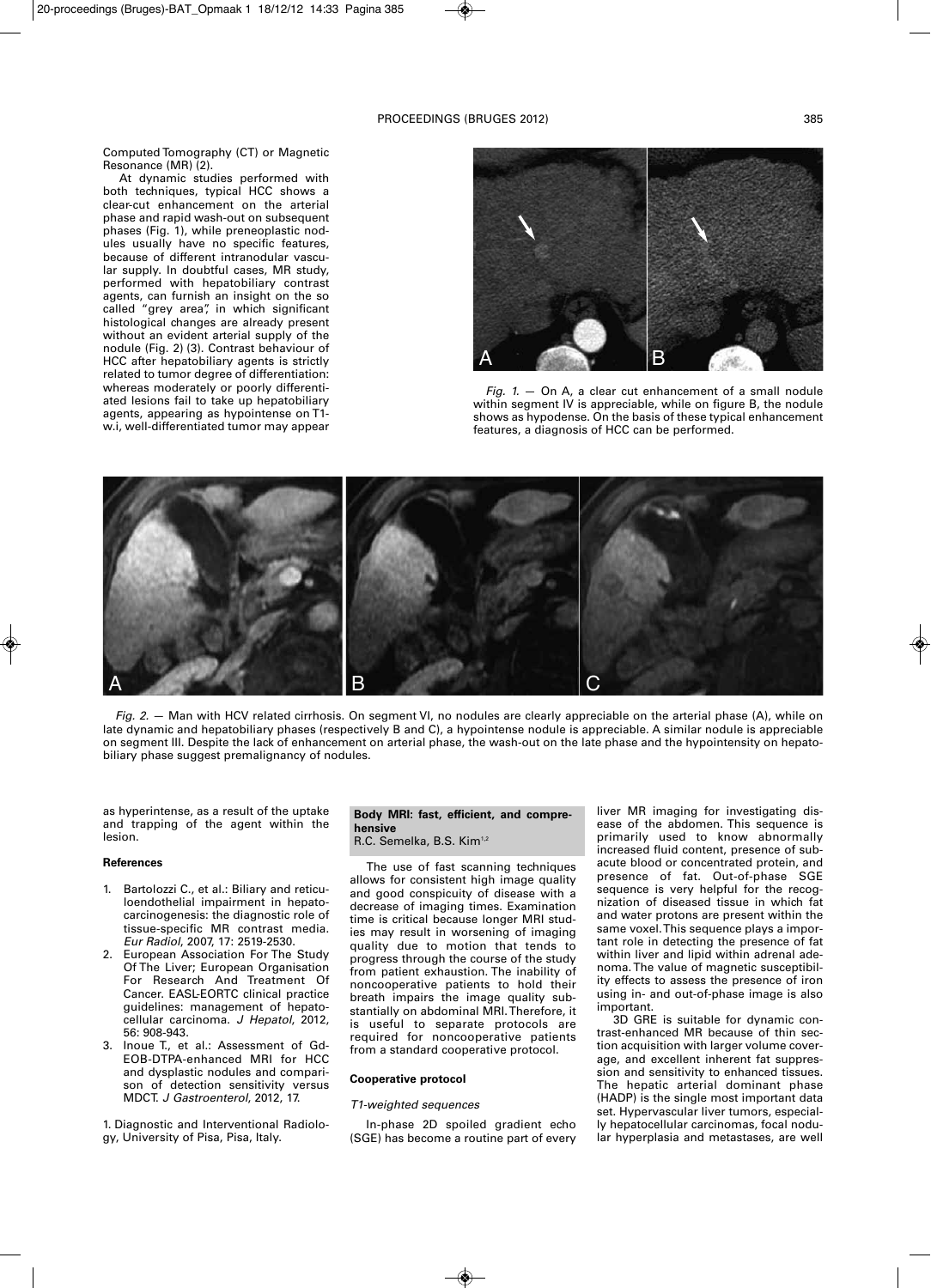recognized as intensely enhancing lesions on HADP. The pancreas demonstrates uniform capillary blush on HADP, which render it markedly high in signal intensity. In general, pancreatic cancer usually appears as a focal hypovascular mass. In the early hepatic venous phase (1-1.5 minute postcontrast), the hepatic parenchyma is maximally enhanced so that hypovascular lesions are more clearly identified as regions of absent or diminished enhancement. Interstitial phase (2-4 minute postcontrast) are helpful to recognize critical late enhancement features such as washout and delayed capsular enhancement with hepatocellular carcinoma and progressive enhancement with mass-forming intrahepatic cholangiocarcinoma.

#### *T2-weighted sequences*

The important information that Single-Shot Echo-Train Spin-Echo (SS-ETSE) Sequence provide includes the presence of abnormal increased fluid content in diseased tissue and fluid containing tumors, the presence of chronic fibrotic tissue, the presence of low fluid content lesions, the presence of iron deposition, and the presence of lymph nodes in porta hepatis. Acquiring SS-ETSE sequences both without and with fat-suppression also permit evaluating for fat usingT2-weighted sequences.

### **Motion-resistant protocol**

#### *T1-weighted sequences*

2D Magnetization-Prepared Rapid-Acquisition Gradient Echo (MP-RAGE) Sequence, for example Turbo-fast low angle shot (FLASH), which operates as a single shot technique, can generate T1 weighted images that are resistant to deterioration from respiratory motion. This sequence can be used to obtain motion-free and moderate quality images with acquisition times as short as 1 second. The MP-RAGE in/out-of-phase images are able to demonstrate the presence of fat, which is necessary to evaluate the liver and adrenal masses in patients who cannot cooperate with 10- 20 second breath holds. Water excitation (WE) MP-RAGE should be used to provide fat-attenuated contrast-enhanced T1 weighted images as excitation spoiling fat-attenuation does not work with MP-RAGE due to the length of this preparatory scheme. WE-MP-RAGE at 3T can achieve better image quality and fatattenuation than 1.5T.

Free-breathing T1 fat-suppressed 3D radial gradient echo sequences provide motion resistant data acquisition. In part this reflect that radial acquisition technique (projection reconstruction) has higher sampling density for central Kspace. This technique results in excellent motion control images in noncooperative patients, especially children.

#### *T2-weighted sequences*

The SS-ETSE sequence is a breathingindependent technique which is useful both in standard and motion resistant protocols. An additional advantage of this sequence is resistance to susceptibility artifact. As a result, the bowel wall can be clearly demonstrated and susceptibility artifact from metallic devices is minimal. In these settings it is however important to not use fat suppression.

# **Conclusion**

Separation of protocols for cooperative and cooperation-challenged patients is necessary. Fast studies render MRI more cost effective in a progressively more cost contained environment. The clinical MRI study should be performed in a fast, efficient, and comprehensive fashion, and focus on the benefit to the patient and emphasize clinically essential strategies.

# **References**

- 1. Altun E., Semelka R.C., Dale B.M., Elias J., Jr.: Water excitation MPRAGE: an alternative sequence for postcontrast imaging of the abdomen in noncooperative patients at 1.5 Tesla and 3.0Tesla MRI. *J Magn Reson Imaging*, 2008, 27: 1146-1154.
- 2. Azevedo R.M., de Campos R.O., Ramalho M., Heredia V., Dale B.M., Semelka R.C.: Free-breathing 3D T1 weighted gradient-echo sequence with radial data sampling in abdominal MRI: preliminary observations. *AJR*, 197: 650-657.
- Semelka R.C., Helmberger T.K.: Contrast agents for MR imaging of the liver. *Radiology*, 2001, 218: 27-38.
- Semelka R.C., Martin D.R., Balci N.C.: Magnetic resonance imaging of the liver: how I do it. *J Gastroenterol Hepatol*, 2006, 21: 632-637.
- Heredia V., Ramalho M., de Campos R.O., et al.: Comparison of a single shot T1-weighted in- and outof-phase magnetization prepared gradient recalled echo with a standard two-dimensional gradient recalled echo: preliminary findings. *J Magn Reson Imaging*, 2011, 33: 1482-1490.

1. Department of Radiology, University of North Carolina at Chapel Hill, Chapel Hill, USA, 2. Department of Diagnostic Radiology, Jeju National University School of Medicine, Jeju, Korea.

#### **Diffusion imaging of the liver** F. Deckers<sup>1</sup>

Magnetic resonace imaging of the liver has been advocated as a highly accurate technique for diagnosing liver lesions since several years. Driven by technological advances, diffusion weighted (DW) sequences for the abdomen have become available on most commercial imagers in recent years.

In higly cellular tissues (eg. neoplasm) the narrowing of interstitial space and the high density of cell membranes restrict the free motion of water molecules. This phenomenon generates the contrast

between tissues in DW imaging. Because it reflects underlying cellular density and integrity of cell membranes DW imaging of the liver opens up interesting opportunities for evaluating the effects of antitumoral treatment. DW imaging can be easily implemented in clinical setting as an added sequence in existing protocols. All these factors have contributed to the fast adoption of DW imaging of the liver in the radiologic community.

Diffusion imaging provides both qualitative and quantitative assessment of lesions. ADC maps are automatically generated by most modern MR units and provide a quantitative insight in the degree of diffusion restriction. As most malignant lesions demonstrate impeded diffusion they will show up as areas of lower ADC values. Several authors have described cutoffs for detection of malignant liver lesions (1). However there is important overlap in ADC value between<br>benign and malignant lesions. malignant lesions. Furthermore, ADC measurements in the liver suffer a lower reproducibility. As opposed to benign lesions, most malignant lesions will manifest a high residual signal intensity compared with the background liver on images with high b values. By visually comparing the contrast between the liver and the lesion at different b-values a qualitative interpretation of lesions can be performed. Using this qualitative visual approach excellent specificity and sensitivity are obtained (2). Not all lesions that display restricted diffusion are malignant however and DW images should always be interpreted as part of a complete liver MR protocol, inluding conventional T1 and T2 images. For detecting liver lesions DW imaging generates very high sensitivity and specificity, particularly in detecting small metastasis (2, 3). In the investigation of liver metastasis DWI can be used as an alternative to gadolinium enhanced imaging in patients with impaired renal function or who have other contraindications for injection of gadolinium chelates.

When applied to molecular-targeted therapies anatomic measurements can be misleading in the evaluation of response in oncologic patients. In these treatments response is often not reflected in a change in diameter. DW MR of the liver could be an interesting parameter for the follow up of these patients (4).

Lower ADC values have been observed in cirrhotic liver compared with normal hepatic tissue. However, an important overlap exists between measured ADC values in different stages of fibrosis (5).

Reflecting tissue cellularity, DW MR of the liver holds promise as a biomarker in oncologic imaging. Furthermore it has proven to be an excellent technique for the diagnosis of liver lesions. Therefore this attractive technique has become a part of routine liver imaging protocols.

#### **References**

1. Parikh T., Drew S.J., Lee V.S., et al.: Focal liver lesion detection and<br>characterization with diffusioncharacterization with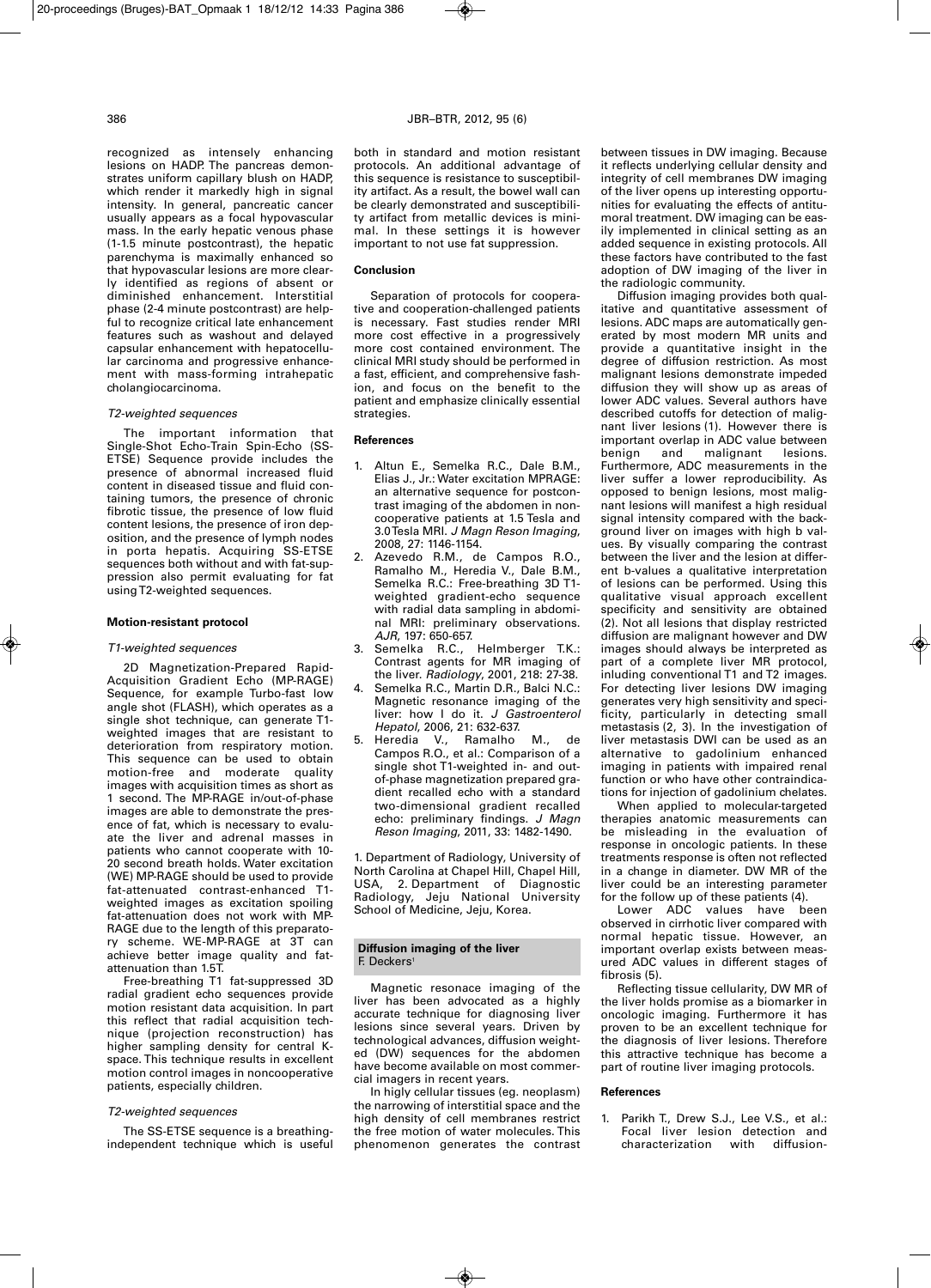# PROCEEDINGS (BRUGES 2012) 387

weighted MR imaging: comparison with standard breath-hold T2-weighted imaging. *Radiology*, 2008, 246: 812-822.

- 2. Kenis C., Deckers F., de Foer B., et al.: Diagnosis of liver metastasis: can diffusion-weighted imaging (DWI) be used as a stand alone sequence? *Eur J Radiol*, 2012, 81: 1016-1023
- 3. Löwenthal D., Zeile M., Lim W.Y., et al.: Detection and characterisation of focal liver lesions in colorectal carcinoma patients: comparison of diffusion-weighted and Gd-EOB-DTPA enhanced MR imaging. *Eur Radiol*, 2011, 21: 832-840.
- 4. Cui Y., Zhang X.P., Sun Y.S., Tang L., Shen L.: Apparent diffusion coefficient: potential imaging biomarker for prediction and early detection of response to chemotherapy in hepatic metastases. *Radiology*, 2008, 248: 894-900.

5. Wang Y., Ganger D.R., Levitsky J., et al.: Assessment of chronic hepatitis and fibrosis: comparison of MR elastography and diffusion-weighted imaging. *AJR*, 2011, 196: 553-561.

1. Department of Radiology, GZA Sint-Augustinus Hospital, Wilrijk, Belgium.

# **Hepatic tumor response after interventional treatment** C. Bartolozzi<sup>1</sup>

Nonsurgical imaging-guided interventional therapies are actually largely applied for the treatment of hepatocellular carcinoma (HCC). Imaging techniques play a key role in all the subsequent steps of ablation treatments, from pre-treatment assessment, passing through the evaluation of technical success, up to the assessment of tumor response to therapy (1).

Complete or partial response, as well as progression of disease after interventional treatments have been re-defined depending on the percentage of enhancing areas appreciable within the treated lesions at the evaluation control (2).

Regarding percutaneous ablation therapies, Contrast-enhanced US (CEUS) is routinely performed during peri-procedural evaluations, allowing both to target areas of residual viable tumor, as well as to monitor first tissue changes depending on the applied ablation modality (Fig. 1). Anyway, dynamic multidetector CT and MR imaging are still considered as the reference techniques to assess technical effectiveness of treatments (3).

On both dynamic imaging studies, residual viable HCC is reliably depicted as it stands out in the arterial phase images against the unenhanced areas of coagu-



*Fig. 1.* — Periprocedural evaluation with CEUS a hour after laser ablation assesses the presence of neoplastic persistence within the target nodule (A).The evaluation after



a second procedure of laser ablation, performed within two hours shows a complete ablation of the residual tumor (B). Complete response has been confirmed at CT examination after 1 month (C).

*Fig. 2.* — CT examination berore treatment did assess the presence of a small HCC within segment III (A). CT evaluation 1 month after microwave ablation did show a complete ablation area, larger that target lesion (B), suggesting complete response to treatment.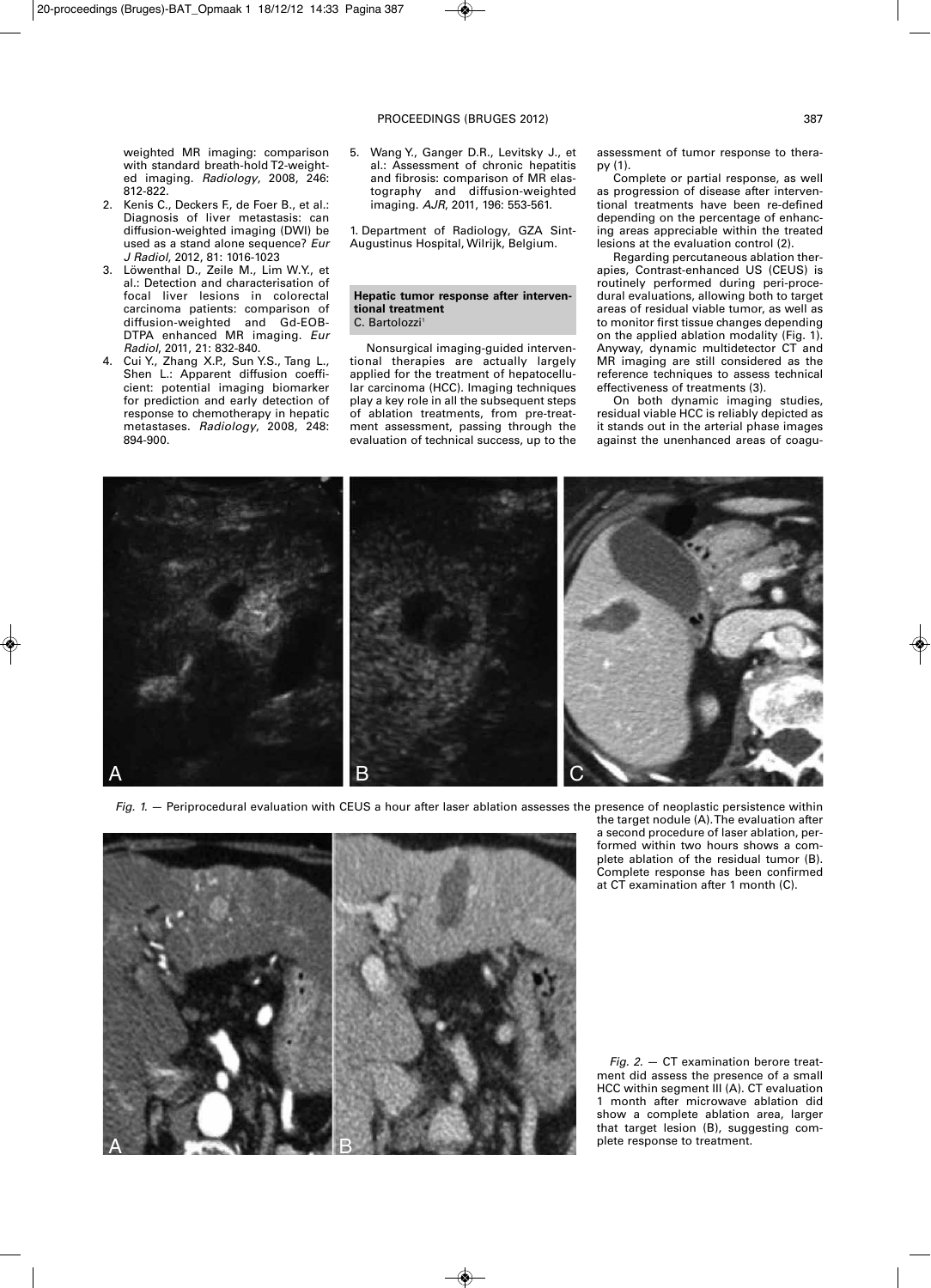Moreover, MR performed with hepatospecific agents can furnish more information about post-ablation tissue components, revealing useful in doubtful cases, in differentiating periablation hyperemia or artero-venous shunts/thrombosis, from tumoral persistence or recurrence (3).

MDCT and MR must be moreover considered as the reference methods for the evaluation of chemo and radio embolization treatments, usually performed in large, otherwise untreatable HCCs, as well as in patients on waiting list for transplantation as a down-staging approach.

If MDCT can furnish an accurate evaluation of the homogenous distribution of Lipiodol as well as the progressive shrinkage of successfully treated lesions, dynamic MRI study has revealed very accurate in the assessment of residual enhancing viable tumor, thanks to the avoidance of iodinate oil artefacts that largely affect MDCT images (4).

# **References**

- 1. de Lope C.R., et al.: Management of HCC. *J Hepatol*, 2012, 56 Suppl 1: S75-87. Review.
- 2. Gillmore R., et al.: EASL and mRECIST responses are independent prognostic factors for survival in hepatocellular cancer patients treated with transarterial embolization. *J Hepatol*, 2011, 55: 1309-16. Epub 2011 Apr 15.
- 3. Percutaneous ablation of liver malignancies: imaging evaluation of treatment response. *Eur J Ultrasound*, 2001, 13: 73-93.
- 4. Hepatocellular carcinoma treated with interventional procedures: CT and MRI follow-up. *World J Gastroenterol*, 2004, 10: 3543-3548.

1. Diagnostic and Interventional Radiology, University of Pisa, Pisa, Italy.

### **CT/MRI imaging of benign liver tumors** B. Op de Beeck1

Today, most benign liver lesions are incidentally diagnosed using ultrasound (US), MDCT, and MRI. Most commonly, a liver tumor will be detected on US because this is the first line imaging examination for the liver. For characterization MDCT and/or MRI will be performed with a higher accuracy for MRI. Detection and characterization of liver lesions with MDCT is based on differences in density (attenuation), mainly during the different phases of dynamic imaging following a rapid bolus infusion of contrast material. Late arterial phase (35-40 sec) is the best for hypervascular tumors (FNH, HCA, small hemangiomas) and portal venous (parenchymal) phase (70 sec) for hypovascular lesions should be obtained in almost all abdominal CT scans. Equilibrium (delayed) phase (210 min) can sometimes be of help for characterizing hemangiomas. Detection and characterization with MRI is mainly based on intensity differences onT1- and T2-weighted imaging, DWI and ADC values, vascular enhanced imaging with extracellular gadolinium agents, and eventually reticulo-endothelial enhanced with SPIO or hepatocyte enhanced with Gd-BOPTA or Gd-EOB-DTPA. The use of US or CT-guided biopsy for characterizing benign liver lesions is in the last decade dramatically decreased due to the better non-invasive characterization of these lesions, especially with state-of-the-art MR imaging.

In the group of benign hepatic masses we can distinguish primary benign liver lesions, secondary benign liver lesions, and hepatic pseudolesions. The primary benign hepatic neoplasms are of hepatocellular origin (hepatocellular hyperplasia, most commonly FNH, and hepatocellular adenoma), cholangiocellular origin (hepatic cysts), or mesenchymal origin (most commonly hemangioma). The secondary benign liver lesions are mostly abscesses, and in the group of hepatic pseudolesions we are most commonly dealing with focal steatosis, a focal spared area in a fatty liver or vascular disorders.

Typical imaging findings of these benign hepatic masses will be discussed during the presentation.

1. Department of Radiology, Antwerp University Hospital, Edegem, Belgium.

### **Imaging of focal splenic lesions** F.M. Vanhoenacker<sup>1,2,3</sup>, A. Snoeckx<sup>2</sup>

The learning objectives of this presentation are to discuss the 10 most frequent encountered focal splenic lesions in Europe and to discuss the imaging characteristics of these lesions.

The spleen is regarded as the forgotten and silent organ in the abdomen. Compared to the extensive literature on liver and pancreatic imaging, little has been written on imaging of splenic lesions. However, splenic lesions may be encountered on imaging (ultrasound and computed tomography) done for other reasons. Characterization of splenic incidentalomas may be challenging for the radiologist.

# **Imaging of focal splenic lesions**

#### *Haemangioma*

A haemangioma is the most common benign splenic lesion. It is usually solitary, but multiple lesions may occur. The CT appearance is variable. Solid and cystic portions may be seen and the degree and pattern of enhancement may differ on CT and MRI. Rarely, central or curvilinear peripheral calcifications may be seen on CT.

# *Calcifications*

The most frequent causes of splenic calcifications are healed postinfectious granulomas (tuberculosis or histoplasmosis) and phleboliths. Peripheral rimlike calcifications may be seen in cysts. Rare causes of calcifications include old infarcts, splenic hematoma, collagen-vascular diseases, amyloidosis, silicosis, Gamna-Gandy bodies,…

# *Cystic lesions*

Two types of splenic cysts are distinguished along with the presence or absence of an epithelial lining, i.e. true cysts (20% of cases, true epithelial lining) and false cysts (80% of cases, with an absence of an epithelial lining usually due a posttraumatic etiology or old infarcts).The imaging appearance of both types is very similar. The clue to the correct diagnosis is the cystic content on US, CT and MRI.The signal intensity onT1-WI images may – however – be relatively high due to protein content. CT may show subtle wall calcifications (Fig. 1).



*Fig. 1.* — Huge splenic cyst with typical wall calcification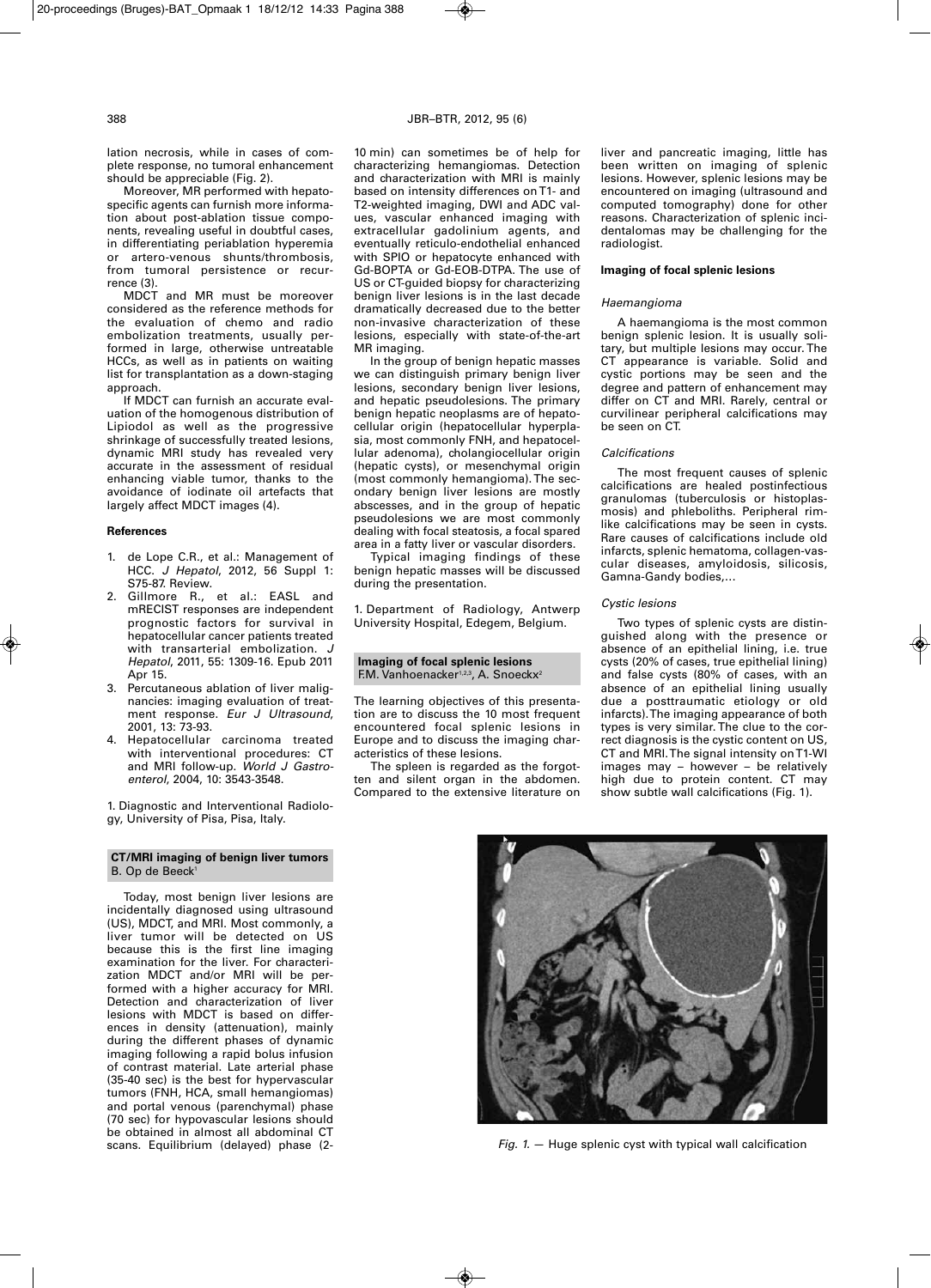

*Fig. 2.* — Splenic infarcts. Wedge-shaped areas of non enhancement on a contrast enhanced CT (arrows).

#### *Infarcts*

The etiology of splenic infarcts is highly variable and most infarcts are symptomatic in the acute stage. A typical wedgeshaped morphology is seen on contrast enhanced CT (Fig. 2.) and MRI. A diffuse pattern of infarction of the spleen may be encountered in systemic diseases (vasculitis).

### *Sarcoidosis*

Splenic sarcoidosis should be considered in the differential diagnosis of multiple focal lesions on US or CT in asymptomatic patients. MRI typically shows multiple lesions with relatively low signal on T2-WI and a delayed enhancement pattern.

#### *Metastasis*

The spleen is a rare site of splenic metastasis due to lack of afferent lymphatics. Isolated splenic metastases are very rare. Even in the presence of a known primary malignancy, detection of splenic lesion is not necessarily related to malignant spread. Comparison with previous scans is helpful. Implant metastasis represents another pattern of metastatic spread to the spleen.

### *Splenic lymphoma*

Splenic lymphoma is the most common splenic malignancy. Both Hodgkin and non-Hodgkin disease may involve the spleen. Usually, there is concomitant widespread disease and associated adenopathy. Imaging features include splenomegaly, solitary or multiple focal lesions of variable size and splenic infarctions.

#### *Splenic infection*

Splenic infection is relatively rare in Western countries, but may be seen in immunocompromised patients, after chemotherapy and transplantation.

# *Gamna-Gandy bodies*

Gamna-Gandy bodies consist of organized foci of hemorrhage and contain a mixture of hemosiderin, fibrous tissue and calcium. It is associated with long-standing portal hypertension. CT is insensitive for early detection and MRI is the preferred technique. The lesions are of low signal on both pulse sequences and may show blooming on gradient echo imaging.

#### *Miscellaneous*

Rare benign and malignant tumor and tumorlike conditions may involve the spleen (hamartoma, litteral cell angioma, Gaucher's disease,…).

#### **Conclusion**

Most focal splenic lesions are incidentally found on imaging and are benign. CT is the primary imaging modality for detection of these lesions. MRI may be of additional value in lesion characterization. Although imaging will not always provide a specific diagnosis, the combination of the clinical history, laboratory data and imaging is usually sufficient for characterization. In most clinical scenario's, a wait-and-see policy is preferred.

# **Bibliography**

- 1. Sameer A., et al.: Splenic Incidendalomas. *Radiol Clin N Am*, 2001, 49: 323-437.
- 2. Rane S.R., et al.: Splenic tumoursautopsy study of ten years. *Indian J Pathol Microbiol*, 2005, 48: 186-189.
- 3. Warshauer D.M., Hall H.L.: Solitary splenic lesions. *Sem Ultrasound CT MR*, 2006, 27: 370-88
- 4. Warshauer D.M., et al.: Nodular sarcoidosis of the liver and spleen: analysis of 32 cases. *Radiology*, 1995, 195: 757-762
- 5. Bernaerts A., et al.: Gamna-Gandy bodies. *JBR-BTR*, 2001, 84: 202.
- 6. Vanhoenacker F.M., et al.: Vascular diseases of the spleen. *Semin Ultrasound CT MR*, 2007, 28: 35-51.
- 7. De Schepper A.M., et al.: Vascular pathology of the spleen, part I and II . *Abdom Imaging*, 2005, 30:96-104 and 30: 228-238.
- 8. Vanhoenacker F.M., et al.: Cystic angiomatosis with splenic involvement: unusual MRI findings. *Eur Radiol Suppl*, 2003, 6: L35-39.
- 9. De Schepper A.M., Vanhoenacker F.: Medical Imaging of the Spleen. Springer-Verlag, Berlin Heidelberg NewYork, 2000.

1. Department of Radiology, AZ Sint-Maarten, Duffel-Mechelen, 2. Department of Radiology, Antwerp University Hospital, University of Antwerp, Edegem, 3. Faculty of Medicine and Health Sciences, University of Ghent.

# **Update in abdominal ultrasound**

E. Danse, L. Annet, A. Dragean, I. Nica, P. Van Tiggelen, P. Trefois<sup>1</sup>

Ultrasound remains a current imaging procedure still required in many abdominal conditions.The advantages of sonography are a low cost technique, its repeatability, its bedside availability and the lack of radiation and side effects (1). The reason of the "sound" success story based on permanent technical improvements and access to portable machines at a low cost.

Improvements and innovations are constant in the sphere of B mode sonography, Color Doppler technique, Contrast ultrasound, elastography and volumetric approach, giving more confidence for the ultrasound practitioner.

- the B mode improvements are based on efforts of the companies to increase the number of piezzo-electric elements and development of specific process to reduce artifacts.
- Contrast ultrasound is permanently optimized. New indications are under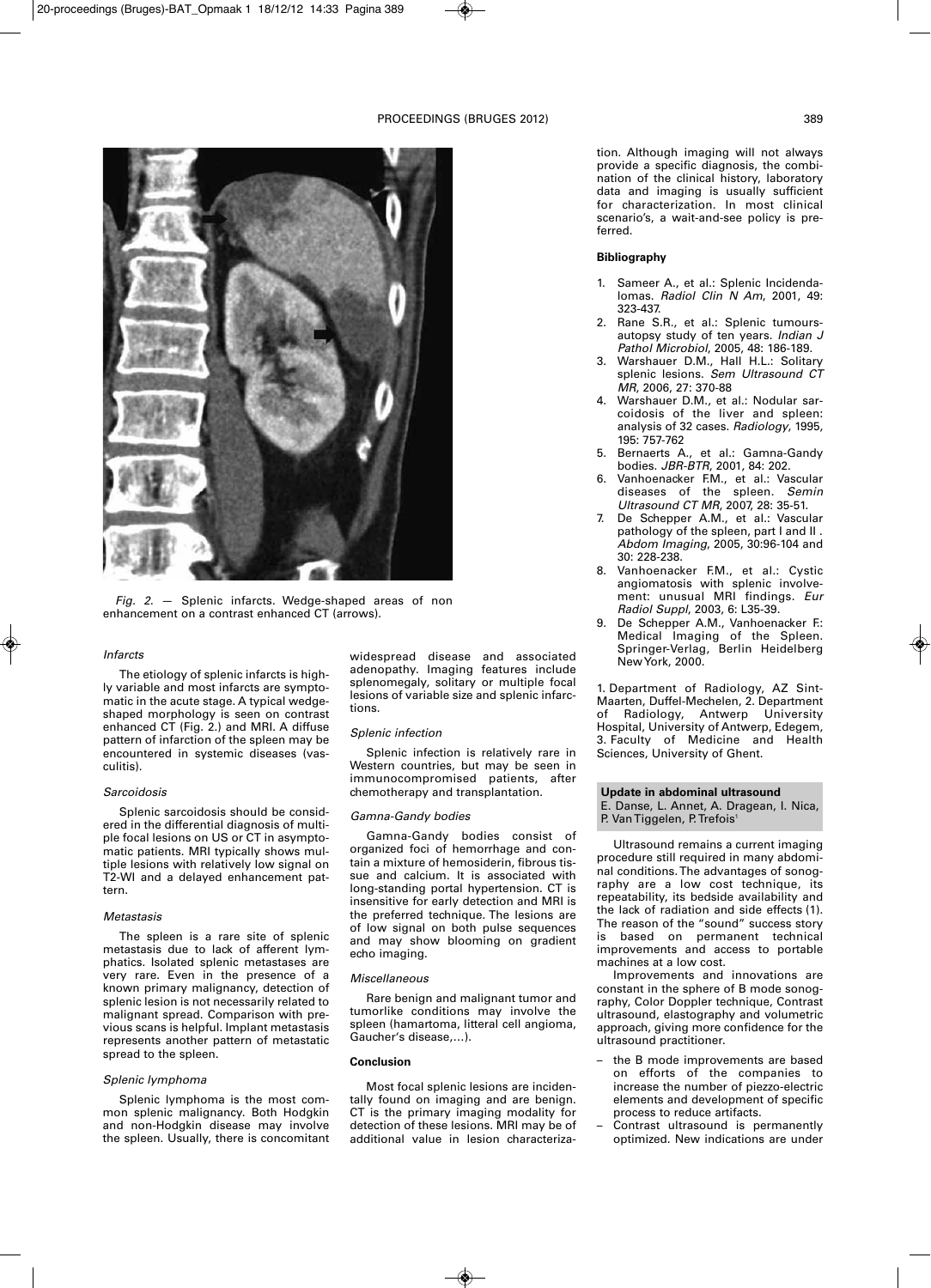evaluation, particularly in the field of evaluation of response to therapy (2).

- Volumetric ultrasound has moved from the obstetrical to the abdominal area, with applications for liver, kidney, bladder and bowel imaging. Volumetric ultrasound has been optimized with the development of matricial probes. Volume imaging is also incorporated in the interventional radiology room, allowing better guidance for difficult biopsies based on the "GPS" philosophy (3).
- Elastography of the liver, initiated with the "Fibroscan" is integrated into our common probe, accelerating the access to liver stiffness evaluation and also new applications, including characterization of focal liver lesions.

High quality portable devices are available, with high quality B Mode image, color Doppler and contrast ultrasound imaging in an easier way, particularly in the critical care and emergency medicine area, with a side effect : ultrasound can not be restricted to radiologists and the battle of "who has to perform ultrasound ?" is still alive (4, 5).

These improvements (volumetric ultrasound and portable device) are an opportunity for a new approach for teaching medicine and radiology at the University: ultrasound is used to give a better anatomical understanding of the human body (6).

# **References**

- 1. Potthoff A., Gebel M.J., Rifai K.: Diagnostic and interventional abdominal ultrasonography*. Internist*, 2012, 53: 261-270.
- 2. Nicolau C., Ripolles T.: CEUS in abdominal imaging. *Abdom Imaging*, 2012, 37: 1-19.
- 3. Forsberg F., Berghella V., Merton D.A., Rychlak K., Meiers J., Goldberg B.B.: Comparing Image Processing Techniques for Improved 3-Dimensional Ultrasound Imaging. *J Ultrasound Med*, 2010, 29: 615-619.
- 4. Puylaert J.B.: Abdominal ultrasound: a task for the radiologist. *NedTijdschr Geneeskd*, 2008, 152: 145.
- 5. Roos J.C.: Abdominal ultrasound: a task for the internist. *Ned Tijdschr Geneeskd*, 2008, 152: 144.
- 6. Afonso N., Amponsah D., Yang J., et al.: Adding NewTools to the Black Bag – Introduction of Ultrasound into the Physical Diagnosis Course*. J Gen Intern Med*, 2010, 25: 1248-1252.

1. Department of Imaging, St Luc University Hospital, Université Catholique de Louvain, Brussels, Belgium.

# **US of the acute abdomen** J.B. Puylaert<sup>1</sup>

CT has several advantages over US in the diagnosis of the acute abdomen: CT is extremely rapid, the *true costs* of CT are fairly low and probably lower than a time-consuming US examination, CT images are not disturbed by gas and bone, while obesity is even an advantage; producing the CT images is not operator-dependent and CT can be reviewed at a later point in time and even from a distance by means of teleradiology. Finally, CT images are easier understood and accepted by clinicians than US images are.

However, there are also specific advantages of US over CT: US has an image definition in the close range which is much higher. US is more interactive: patient's history as well as painful area or palpable mass can be correlated with the US findings. US shows peristalsis, pulsations and blood flow. US shows the effects of respiration, Valsalva manoeuvre, gravity and compression with the probe, allowing to assess whether organs as bowel and gallbladder are soft or rigid. US allows easy puncture of intraperitoneal fluid and drainage of pus.

US in acute abdomen is performed with graded compression. Compression is necessary to displace or compress bowel, eliminating the disturbing influence of bowel gas and to approach the pathological structure closely.This allows using a high frequency transducer with a better image quality. The compression should be graded to avoid unnecessary pain and to avoid pushing organs out of the US plane.

US examination should be symptomdirected and requires communication with the patient. In patients with an acute abdomen the entire abdomen should be examined, i.e. from the axilla to the groin. The final US report should be integrated with the clinical findings, laboratory data, CT-scan and possible other radiological examinations.

The US images of appendicitis, diverticulitis, intussusception, acute biliary, urological and gynecological conditions, infectious ileocecitis, perforated peptic ulcer, small bowel obstruction, ruptured aneurysm, pancreatitis, Crohn's disease, epiploic appendagitis, omental infarction and perforating malignancy will be demonstrated using illustrative case histories, with emphasis on the specific advantages of US over CT.

1. Department of Radiology, MCH, The Hague.

### **Cystic tumors of the pancreas: imaging and management** K.J. Mortele<sup>®</sup>

Cystic tumors of the pancreas are a diverse group of lesions which vary from benign to pre-malignant to frankly malignant entities. There has been a 20-fold increase in detection of cystic pancreatic lesions over the last 15 years most notably by cross-sectional modalities such as computed tomography (CT) and magnetic resonance imaging (MRI). The true prevalence of pancreatic cystic lesions is unknown but has been previously reported to be around 2.4-16.0%, and they appear to be increasingly detected with increasing age. One study reported a prevalence of incidental pancreatic cystic lesions on MRI to be in the order of 13.5% and showed that the prevalence and cyst size also increased with age.These findings have been corrobated at autopsy with the prevalence of cystic lesions approaching 25%.

Given the fact that the prevalence of pancreatic cystic lesions is increasing

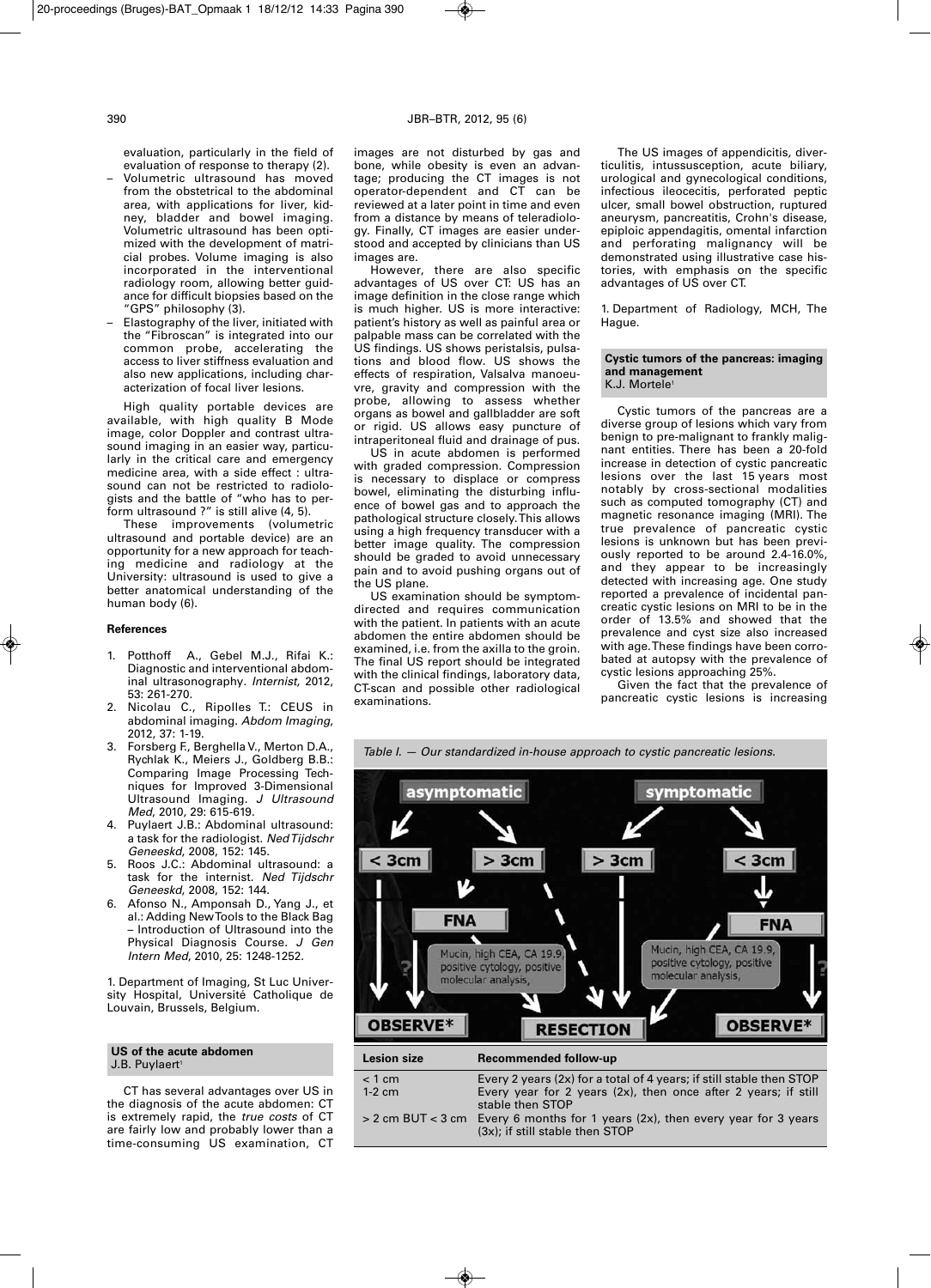due to increased detection by crosssectional imaging, and the fact that most cystic pancreatic lesions are neoplastic in nature, accurate diagnosis via clinical information, radiological images, +/- endoscopic ultrasound (EUS) with cyst fluid analysis plays an important role. The majority of these lesions, especially when large, have characteristic imaging features at radiology, and accurate differentiation between them is important to help guide future treatment and management. Nevertheless, smaller lesions may appear indeterminate and the management pathways of these may be confusing and variable.The aim of this lecture is to review the histopathologic features and common imaging findings for a vast array of cystic pancreatic neoplasms.These include the relatively common cystic tumors of the pancreas: serous microcystic adenoma, mucinous cystic tumor (MCT), intraductal papillary mucinous neoplasm (IPMN), and solid pseudopapillary tumor (SPT). Uncommon cystic tumors of the pancreas include cystic endocrine tumors, cystic metastases, cystic teratomas, and lymphangiomas.This lecture also aims to provide comprehensive algorithms on how to manage the individual lesions with recommendations on when to reimage patients (Table I).

# **Reference**

1. Dewhurst C.E., Mortele K.J.: Cystic tumors of the pancreas: imaging and management. *Radiol Clin North Am*, 2012, 50 (3): 467-86.

1. Associate Professor of Radiology, Harvard Medical School / Director, Division of Clinical MRI / Staff Radiologist, Abdominal Imaging and MRI, Beth Israel Deaconess Medical Center, 330 Brookline Avenue, Ansin 224, Boston, MA 02115, USA.

# **Imaging of abdominal and retroperitoneal soft tissue tumours: a practical approach**

F.M. Vanhoenacker<sup>1,2,3</sup>, A. Snoeckx<sup>2</sup>, B. Op de Beeck<sup>2</sup>

The learning objectives of this presentation are to describe the imaging features of abdominal and retroperitoneal soft tissue tumours with emphasis on MRI and to define a practical approach for differential diagnosis.

Abdominal and retroperitoneal soft tissue tumours are rare. Since clinical implications and therapeutic strategy vary depending the cause, imaging plays an important role.

# **Imaging findings**

When approaching abdominal or retroperitoneal soft tissue tumours, the initial step in the evaluation is defining the precise localization of the lesion. The next step is to differentiate between cystic and non-cystic masses. Cystic lesions can be classified as neoplastic or nonneo-

plastic. Neoplastic lesions include cystic lymphangioma (Fig. 1), mucinous cystadenoma, cystic teratoma, cystic mesothelioma, Müllerian cyst, epidermoid cyst, tailgut cyst, bronchogenic cyst, etc. Nonneoplastic lesions include pancreatic pseudocyst, lymphocele, urinoma and hematoma. Non-cystic masses can be classified according to their origin. Lesions of vascular origin are hemangiopericytoma and retroperitoneal lesions associated with angiomatosis. Lesions of neurogenic origin are associated with NF-1 and include neurofibroma, schwannoma, malignant peripheral nerve sheath tumor and duralectasia. Tumours of fibrous origin are desmoids and inflammatory pseudotumor. Liposarcoma (Fig. 2) and GIST are the most common malignant retroperitoneal tumours. Abscesses, iliopsoas bursitis, ischemic fasciitis, endometriosis and cisterna chyliare pseudotumoral lesions that may mimic a retroperitoneal or abdominal mass.

### **Conclusion**

Although abdominal and retroperitoneal soft tissue tumours show many



*Fig. 1.* — Retroperitoneal lymphangioma. Diffuse infiltrating serpiginous lesion at the left flank and abdominal wall on fatsuppressed (FS)T2-Weighted image (WI).



*Fig. 2.* — Retroperitoneal liposarcoma. Huge retroperitoneal mass containing fatty and nonlipomatous components on a FS T2-WI.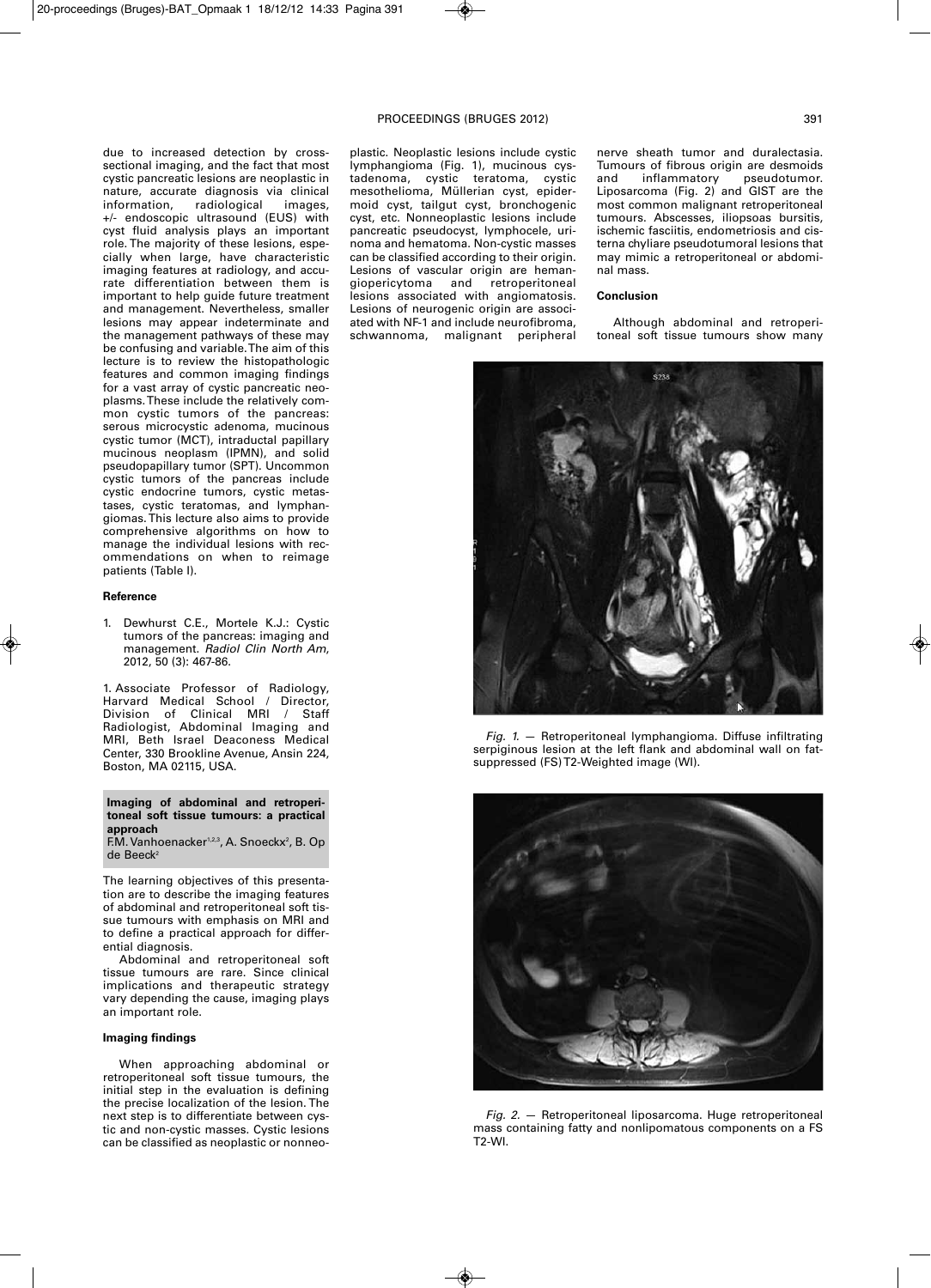overlapping characteristics, some imaging findings may suggest a specific diagnosis. Whereas CT is the initial imaging technique for detection, MRI can better characterize the tumour and define its extension.

### **References**

- 1. Yang D.M., Jung D.H., KIM H., et al: Retroperitoneal cystic masses: CT, clinical and pathologic findings and literature review. *Radiographics*, 2004, 24: 1353-1365.
- 2. Rajiah P., Sinha R., Cuevas C., et al: Imaging of uncommon retroperitoneal masses. *Radiographics*, 2011, 31: 949-976.
- 3. Nishino M., Hayakawa K., Minami M., et al.: Primary retroperitoneal neoplasms: CT and MR imaging findings with anatomic and pathologic diagnostic clues. *Radiographics*, 2003, 23: 45-57.
- 4. Snoeckx A., Vanhoenacker F.M., Op de Beeck B., et al.: Imaging of abdominal and retroperitoneal soft tissue masses: a practical approach. *E-Poster: P-224 – ESGAR,* 2009.

1. Department of Radiology, AZ Sint-Maarten, Duffel-Mechelen, 2. Department of Radiology, Antwerp University Hospital, University of Antwerp, Edegem, 3. Faculty of Medicine and Health Sciences, University of Ghent.

#### **CT colonography: current status and pitfalls** Ph. Lefere<sup>1</sup>

# **Current status**

Since its introduction as a revolutionary imaging technique for detecting tumoral lesions in the colon, CT colonography (CTC) has gained major interest from both the radiological and gastrointestinal community. After a rather long introductory period with variability of results, CTC is now more and more established as a useful and reliable technique to inspect the colon for colorectal cancer and its adenomatous precursors. Sustained efforts of the CTC community (ESGAR CTC faculty) resulted in the elaboration of a state-of-the-art technique focussing on the important aspects of patient preparation, colonic distension image acquisition and interpretation.The results of recently performed multicentre trials have proven these efforts to be worthwhile.

State-of-the art CTC technique is based on 4 importants pillars: colonic preparation with fecal tagging, adequate colonic distension using an automated CO<sub>2</sub> injector, acquisition with a multi-slice scanner (using (ultra-) low dose in asymptomatic patients), interpretation with dedicated colon software programs by an experienced CTC radiologist. Using this technique very good results of polyp detection have been obtained in several large trials with CTC obtaining a sensitivity of > 80% for adenomas and/or

advanced neoplasia 6-9 mm (some studies obtaining > 90%) and > 90% for adenomas ≥ 1 cm. CTC is now an accepted indication after incomplete optical colonoscopy, in case of contra-indications and patient refusal of optical colonoscopy. While the use of CTC for population-based screening is a matter of debate because of an issue of cost-effectiveness, CTC is a good option for individual screening. CTC is a very good indication in the frail and elderly patients. CTC can be considered in patients with symptoms suggestive of colorectal cancer and patients with vague abdominal symptoms. CTC can be used for preoperative mapping of diverticular disease and colorectal cancer and in the posroperative patient for colorectal cancer surveillance. CTC is also an option in patients with endometriosis. CTC is very well accepted by the patient and currently techniques are developed to decrease the intensity the preparation in order to improve patient compliance. Furthermore CTC is a very safe examination with very few and mostly self-limiting complications. Radiation dose is very low with the development of better scanners and new acquisition and postprocessing methods.

# **Pitfalls in imaging**

Pitfalls in imaging are related to the technical aspects of CTC, the anatomical aspect of the colon and two- and threedimensional imaging.

Technique-related pitfalls are related to the preparation, colonic distension and CTC acquisition. Most problems are solved by preparing the patient with fecal tagging and obtaining optimal colonic distension. Some minor problems may be caused by noise related to the low dose technique and motion artefacts. Anatomy-related pitfalls are more difficult to handle. Some pitfalls occur in any colonic segment: segmental mobility, the flexural pseudotumor and extrinsic impressions. Some pitfalls are related to the colonic segments. As a closed structure the rectum is difficult to examine. The anal margin needs our particular attention because of possible internal hemorrhoids, hypertrophied anal papillae and true polyps. Futhermore the rectal catheter obscures this part of the rectum. The valves of Houston or rectal valves are 3 prominent folds that add more difficulties when inspecting the rectum. In the sigmoid most problems are caused by diverticular disease: diverticular fecaliths, polypoid mucosal prolapse and wall thickening with the issue of chronic diverticulitis vs cancer. The descending colon does not cause a lot of problems. Having a round aspect in the sigmoid, the colonic lumen becomes somewhat more triangular in the descending colon with a typical aspect in case of spasm. In the transverse and ascending colon the lumen becomes frankly triangular with deeper haustal folds. At both the splenic and hepatic flexures, flexural pseudotumors are frequently encountered. Finally the cecum is difficult to examine: first it is a closed

structure, second the ileo-cecal valve has several normal appearances mimicking tumors: lipomatous transformation, papillary transformation. Sometimes the ileo-cecal valve is difficult to localize or may be misinterpreted as a tumor. It is also necessary to examine the appendix to exclude a tumor or a mucocele.

### **Conclusion**

CTC is a reliable tool for detecting tumoral lesions in the colon. To be succesful, a meticulous technique and interpretation by an experienced radiologist are mandatory.

1. Department of Radiology, Stedelijk Ziekenhuis Roeselare, Roeselare, Belgium.

# **US of appendicitis and diverticulitis** J. B. Puylaert<sup>1</sup>

# **Appendicitis**

US is the modality of choice to demonstrate appendicitis. In experienced hands in 90% of patients with appendicitis, the inflamed appendix can be demonstrated. It presents as a hypervascular, aperistaltic, sausage-like, blind-ending, concentrically layered structure, which is not or only moderately compressible.

The inflamed appendix has an average diameter of 9 mms and is often surrounded by hyperechoic, noncompressible, inflamed fat.

In contrast, the diameter of the normal appendix is usually < 7 mms, is wellcompressible, more mobile and never surrounded by inflamed fat. A possible pitfall is the demonstration of the normal proximal part of the appendix while the distal inflamed tip is overlooked because it is obscured by bowel gas. Also the diameter of the normal appendix at times may exceed 7 mms, in most cases because the lumen is dilated with fecal material. In children the hypoechoic deep mucosal layer may be very thick due to lymphoid hyperplasia and be responsible for a large diameter, while the appendix is not inflamed. In all of these cases the absence of inflamed fat and the absence of hypervascularity are the clue to the right diagnosis.

A pitfall leading to a false-positive diagnosis is secondary enlargement of the appendix. This maybe due to conditions as cecal carcinoma, Crohn's disease, perforated peptic ulcer and sigmoid diverticulitis. If in these cases the underlying condition is not recognized, an incorrect diagnosis of appendicitis may lead to an unnecessary operation or, in case of a surgical condition, to an inappropriate incision.

If, next to the inflamed appendix, fluid filled, dilated and aperistaltic bowel loops are seen in the right lower quadrant or throughout the abdomen, this indicates localized respectively generalized peritonitis.This means a high chance for perforation and usually it coincides with severe peritonitis, making surgery imperative.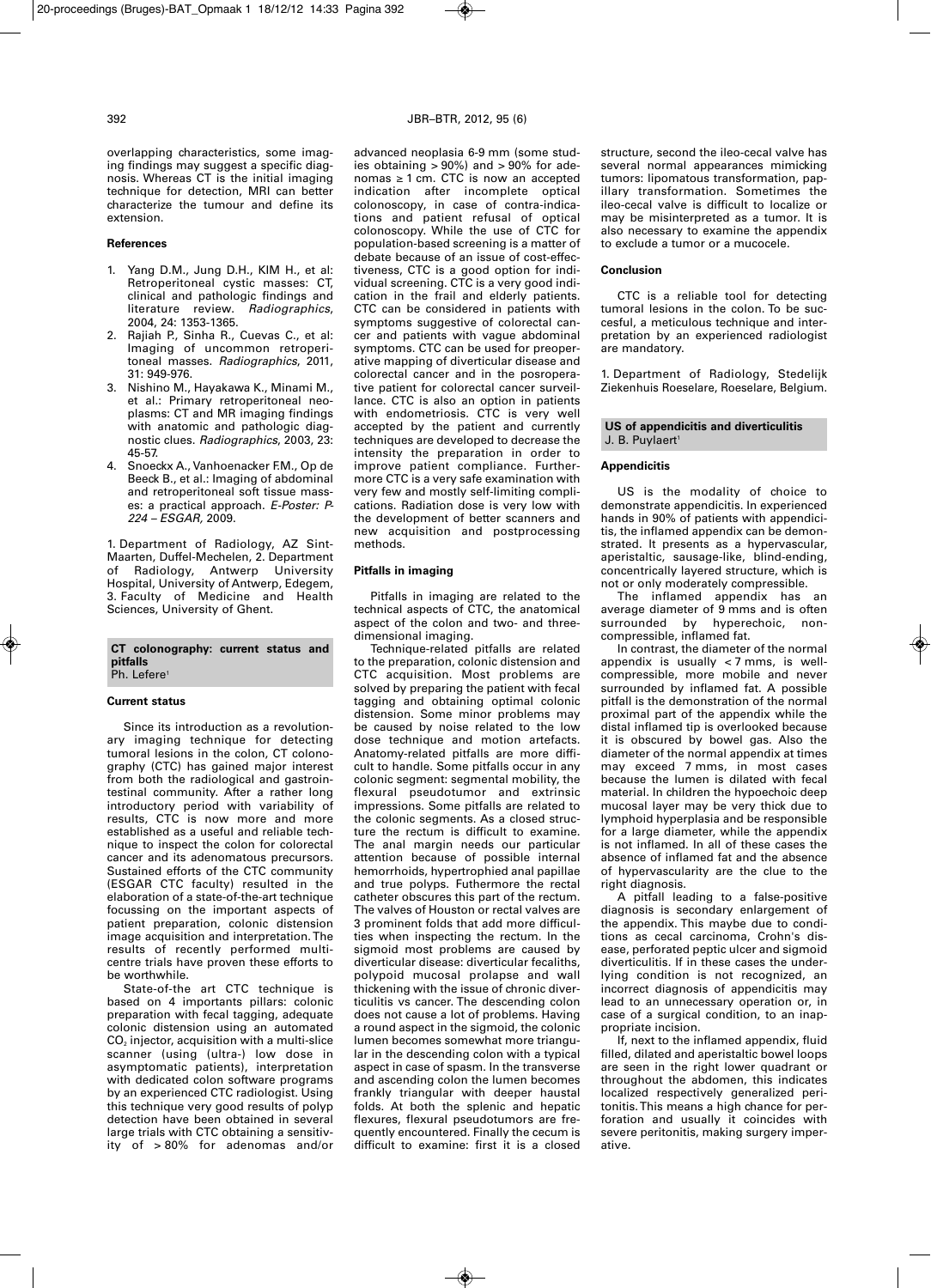Another pitfall is provided by the phenomenon of "spontaneously resolving appendicitis".These patients are admitted with suspected appendicitis, but after a variable period of time (12-36 hours) they experience rather sudden relief of pain and concomitant symptoms. If examined at that point US is still able to confirm an inflamed appendix which is however not anymore tender on pressure. Repeat US scans show gradual decrease of the appendix diameter over the following days. Conservative management in a large series showed a 40% recurrence rate, usually within one year.

If appendicitis has been present for several days, and the erythrocyte sedimentation rate (ESR) is markedly elevated, while the patient's condition is relatively stable, US will usually denote large hyperechoic fatty masses surrounding the appendix as well as secondary wall thickening of ileum and cecum. These hyperechoic masses, often interspersed with irregular echolucent linear configurations, represent inflamed mesenterial fat and omentum, migrating towards the appendix in an attempt to wall-off the (imminent) perforation. These patients get the clinical diagnosis of "appendiceal mass", which is commonly treated conservatively, because appendectomy is expected to be technically difficult or even impossible due to the large inflammatory mass . When these patients are followed with US, one observes a gradual decrease in size of the inflammatory periappendiceal mass)*.* In case there is doubt whether to operate immediately or to remain conservative, the clinical impression and especially the duration of symptoms and the absence of peritonitis, has generally more weight than the US image. The diagnosis of appendiceal phlegmon can only be made in dialogue between radiologist and clinician, and never on the US or CT image alone. If there is a circumscribed fluid collection, this indicates the presence of an appendiceal abscess.

# **Appendiceal abscess**

The treatment of choice for an annendiceal abscess is percutaneous drainage. However it is important to realize that many appendiceal abscesses disappear spontaneously. The smaller ones are resorbed, the larger ones evacuate itself into neighbouring bowel.

If an abscess causes pain or recurrent fever, or if the patient recovers too slowly, percutaneous drainage is indicated.

Preceding the drainage procedure, CT scan is mandatory to confirm the abscess, to delineate its extent and to establish a safe access route for the puncture. In general it is best to puncture from lateral, but all directions are possible, provided that vital structures as vessels and bowel are avoided. Puncture and insertion of the initial guidewire are best performed under direct US-guidance, subsequent dilatation and insertion of the final drainage catheter are performed using fluoroscopy.

In children, and in adults with frank peritonitis, surgical intervention is indicated.

# **Diverticulitis**

Over all, the diagnosis of diverticulitis is more reliably made by CT than by US. However, since US is often used as a first modality in acute abdomen, it is important to be aware of the US signs of diverticulitis. Besides, in not too obese patients, US may be superior to CT.

US is most useful in early, uncomplicated diverticulitis. Daily, repeated US examinations in patients with diverticulitis has taught us that diverticulitis, in the majority of cases, runs a predictable and benign course.

Initially, there is local wall thickening of the colon with preservation of the US layer structure.Within the inflamed diverticulum a fecolith is present and the diverticulum is surrounded by hyperechoic, non-compressible tissue, which represents the inflamed mesentery and omentum "sealing-off" the imminent perforation.

US follow-up shows evacuation of the fecolith to the colonic lumen, with or without the transient development of a small paracolic abscess, sometimes with disintegration of the fecolith . This process of spontaneous evacuation of pus and fecolith via local weakening of the colonic wall at the level of the original diverticular neck towards the colonic lumen, takes place within one or two days, rarely more.

The residual inflammatory changes remain present for several days after the evacuation, and it is not uncommon to find an empty diverticulum at first presentation. If, in such cases, patients are specifically asked for their symptoms, they invariably declare that "the worst pain is over"…

Whenever diverticulitis takes a complicated course, CT is superior to US, especially in the detection of free air, fecal peritonitis and deeply located abscesses, and in general in obese patients.

Finally, US, if necessary followed by CT, has an important role in the diagnosis of alternative conditions: ureterolithiasis, pyelonephritis, perforated peptic ulcer, appendicitis, Crohn disease, epiploic appendagitis, gynecological conditions, colonic malignancy, pancreatitis, etc.

Right sided colonic diverticulitis in many respects differs from its left sided cousin. Diverticula of the right colon are usually congenital, solitary, true diverticula containing all bowel wall layers. The fecoliths within these diverticula are larger and the diverticular neck is wider. There is no hypertrophy of the muscularis of the right colonic wall. My observations with US and CT in 110 patients with right colonic diverticulitis, clearly show that it invariably has a favorable course and never leads to free perforation or large abscesses. Although relatively rare (left: right = 15:1), it is crucial to make a correct diagnosis, since the clinical symptoms of acute RLQ pain may lead to an unnecessary appendectomy or even right hemicolectomy.

1. Department of Radiology, MCH, The Hague.

**Inflammation and obstruction of the urinary tract** J.R. Fielding1

# **What is the appropriate test for the evaluation of painless hematuria in the patient with high risk for TCC?**

High risk patients include those over the age of 60 with a smoking history. These patients routinely undergo cystoscopy to exclude a primary bladder cancer. Assessment of the upper tracts is performed to exclude a synchronous tumor or in the case of a negative cystoscopy, a primary site of disease. There are many methods to perform CTU, however, all involve a non-contrast enhanced image of the abdomen to exclude stones and identify renal cortical masses. A second pass through the abdomen and pelvis following injection of 100 cc of contrast material (350 mg I/ml) is performed at 75 seconds. Finally, a third pass performed at 5 to 10 minutes following injection is used to assess the intrarenal collecting systems and ureters. Coronal reformatted images of the delayed phase acquisition are essential and should be reviewed using both soft tissue and bone windows. The use of furosemide, a split bolus of contrast agent and compression bands all increase opacification of the ureters.

# **What is the appropriate use of MR urography?**

MR urography can be a valuable substitute for patients who require evaluation of the kidneys and upper tracts but cannot receive IV contrast agents. Although it lacks the spatial resolution of CT, there is increased contrast resolution theoretically allowing for more accurate identification of soft tissue masses. In those patients who have undergone therapy for TCC, it may replace CTU for follow-up examinations. Despite the perceived complexity of MR urography, it can be performed in a simple fashion.The two most crucial components are the use of hydration (250 ml IV) and diuresis (furosemide 10 mg IV). Once these steps are completed, the acquisition of a thick slab fat saturated T2 weighted coronal image with a large field of view should yield high quality results. Parameters used for MRCP are satisfactory.

#### **Reference**

1. Silverman S.G., Leyendecker J.R., Amis E.S.: What is the current role of CT urography and MR urography in the evaluation of the urinary tract? *Radiology*, 2009, 250: 309-323.

1. University of North Carolina at Chapel Hill, Chapel Hill, NC, USA.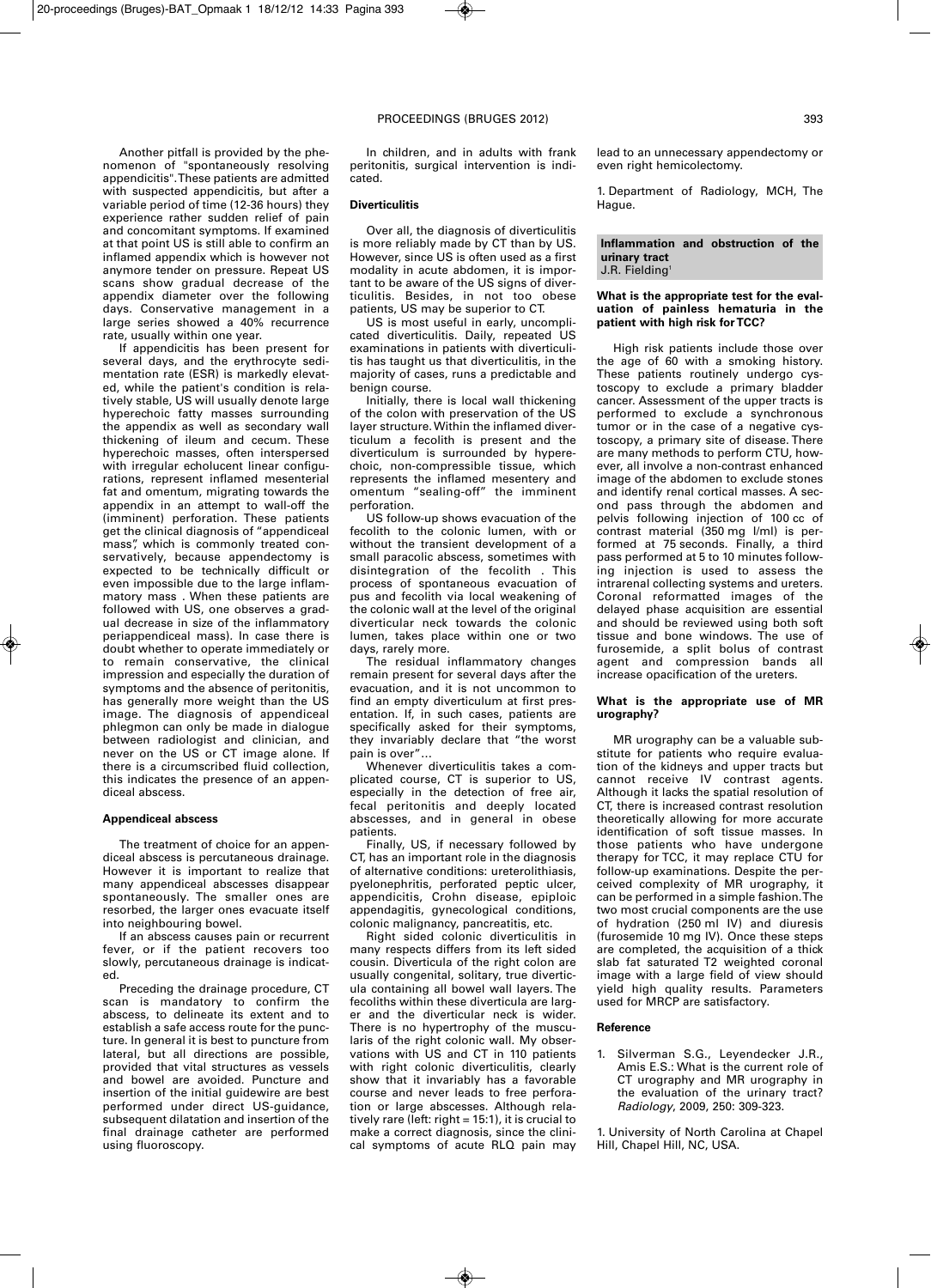# 394 JBR–BTR, 2012, 95 (6)

# **Imaging acute abdomen in the pediatric population** F. E Avni 1

Abdominal emergencies represent one of the largest parts of the workload in a Paediatric Radiology Department. Emergencies encompass a very wide spectrum of diseases and entities some

life threatening while other more benign. The role of imaging is of utmost importance as in many patients, the origin of the acute symptoms is not obvious. Furthermore some specific entities such as non accidental trauma and child abuse have to be considered and will be suspected through imaging findings only.

Considering abdominal emergencies, ultrasound (US) plays a central role in sorting between the differential diagnoses and therefore, a clinico-radiological triage has to be applied based on age, sex, symptoms, medical history, and sonographic findings.

### **Imaging techniques**

As mentioned, among imaging techniques, ultrasound (US) occupies a central role. The technique is not irradiating, easy to perform (yet operator – dependant) and relatively low cost. The US examination has to be optimized and fitted to the size and age of the patient. Whatever the purpose of the examination, the entire abdomen should be checked. In many cases, color Doppler will provide additional information.

In selected cases, a plain film of the abdomen will help to demonstrate calcifications or confirm intestinal (sub)obstruction. In some others, a CTscan would provide additional information useful for the proper management of the patient. Whenever performed, the CT technique should be optimized to deliver the lowest possible irradiation. MR Imaging is rarely performed as an emergency procedure, unless an abdominopelvic mass is detected. Finally, fluoroscopy has limited indications in emergency abdominal imaging.

# **Acute abdominal conditions (trauma excluded)**

One way of defining the best optimal work up of an acute abdominal condition is to base the approach on the patient's age:

– The principal entities to consider *around birth and up to 6 months* are congenital anomalies, those related to premature birth and hypertrophic pyloric stenosis. Congenital anomalies are frequently detected during obstetrical US examination; yet, some do escape antenatal diagnosis and will be detected after birth only, secondary to symptoms of intestinal (sub)obstruction. Prematurely born babies are at risk for developing digestive complications such as necrotizing enterocolitis. At an early stage, US may demonstrate bowel wall thickening and a small amount of free fluid. Thereafter, free air may dissect the bowel wall and reach the portal vein system. It will be demonstrated as hyperechoic dots within the liver parenchyma. In case with unfavourable evolution, a pneumoperitoneum may develop due to intestinal perforation.

In a 6 week-old vomiting babyboy, a hypertrophic pyloric stenosis is the most probable diagnosis. US is confirmatory as it demonstrates the thickened pyloric muscle. The stomach is distended since food remains trapped for an abnormal long duration.

– *between 6 months and 2 years,* the main diagnoses are intussusceptions, midgut volvulus and inguinal hernia. In classical cases, intussusception has a typical clinical and sonographic appearances. At US, a mass with a target pattern is visualized (above 3 cm diameter). Many small ganglions are usually included within the intussuception. Most AII are primary. Some (usually those before the age of 6 months or after 2 years) are secondary to leading lesions (e.g. intestinal duplications, Meckel's diverticulum, lipoma, lymphoma) that can be visualized as persisting masses after the therapeutic reduction.

A midgut volvulus is an acute condition that complicates intestinal malrotation and induces intestinal obstruction. In obvious cases of intestinal malrotation, the mesenteric vein lies to the right of the mesenteric artery; the condition can be complicated by a midgut volvulus where the bowel loops and the mesenteric vessels determine the so-called and characteristic Whirepool sign. Midgut volvulus is a surgical emergency.

An Inguinal hernia corresponds to bowel loops entrapped within the patent inguinal canal. Peristalsis within the herniated loops can be observed. Secondary obstruction may develop. Note worthy, in baby girls, an ovary can be entrapped within the hernia. This condition should be operated rapidly.

– *Between 2 and 12 years,* the spectrum of diseases occurring within this age group is wide and assessing the correct diagnosis is sometimes a real challenge. Still, by frequency, two conditions overpass all others. By far, constipation is the commonest cause for acute and chronic abdominal pain in children. This diagnosis can only be obtained through a careful interrogation of the child (if possible) and of his/her parents. If necessary, a plain film of the abdomen may confirm the condition.

The second most common condition for acute abdominal pain is acute appendicitis which is actually the most commonly diagnosis suspected by the ER physician.

A US diagnosis of acute appendicitis (AA) is based on the demonstration by US of a thickened, swollen, non depressible appendix (above 6 mm diameter). The inflamed appendix is painful under gentle US compression. On color Doppler, the peri-appendicular mesenteric fat appears hypervascularized. An echogenic appendicolith can be visualized. As the disease progresses, perforation may occur and peritonitis develop with abscess formation.The latter may be difficult to delineate and complementary CT may be necessary. Indications of CT include unusual clinical presentation (i.e. infants), clinico-imaging discrepancy and complicated cases (multiple abscesses).

False negative diagnoses of acute appendicitis result from localized inflammation or abnormally located (retrocaecal or retrohepatic) appendix. False positive cases include other causes of appendicular infiltrations or thickening (e.g. carcinoïd tumor, cystic fibrosis, Crohn's disease, …).

Once acute appendicitis has been excluded, the list of diagnoses widens. For instance, the digestive tract can be involved infectious or inflammatory processes that lead to its thickening and hypervascularization. It can also be involved in auto-immune diseases (e.g Henoch-Schonlein Syndrome, Hemolytic and uremic syndrome...).

Meckel's diverticulum is surely a potential diagnosis and it may be complicated by torsion, abscess formation and rupture.

Biliary lithiasis may occur under various favouring conditions (Sickle cell disease, infections, post-surgery, ….) and detected thanks to typical ultrasound features.

Abdominal tumors may develop at any age and involve any organ. Neuroblastoma, Wilms' tumor and lymphoma are the most frequent in children. Other classical tumors include cystic lymphangioma and teratoma. Both can be retro- or intraperitoneal. Cystic lymphangioma appears as large multiseptated fluid filled masses where as teratoma are usually more complex tumors including solid components and calcifications.In girls, the most common tumors in develop in the ovary. Teratoma (or dermoïd cyst) are the most classical histologic type encountered.

Other entities that may lead to acute abdominal pain include acute pneumonia, acute pyelonephritis, testicular torsion, psoas abscesses or skeletal diseases.

– *Above 12 years,* the list of diseases to be considered resembles the ones occurring in adults as for instance gastritis, gastro-duodenal ulcers or bowel inflammatory diseases and their complications may occur. In adolescent girls, gynaecological diseases have to be considered. Ovarian cysts may develop and torsion is a classical complication. At puberty, gynaecological malformations may become obvious due to hematocolpos.

1. Department of Pediatric Radiology, CHRU-Lille, France.

**MRI in fistulizing perianal disease** D. Vanbeckevoort, V. Vandecaveye, K. Op de beeck,<br>R. Vanslembrouck, E. Mussen, R. Vanslembrouck, E. S. Dymarkowski, M. Thijs<sup>1</sup>

Perianal fistulas are an uncommon but major cause of morbidity, occurring in 1/10000 predominantly male persons.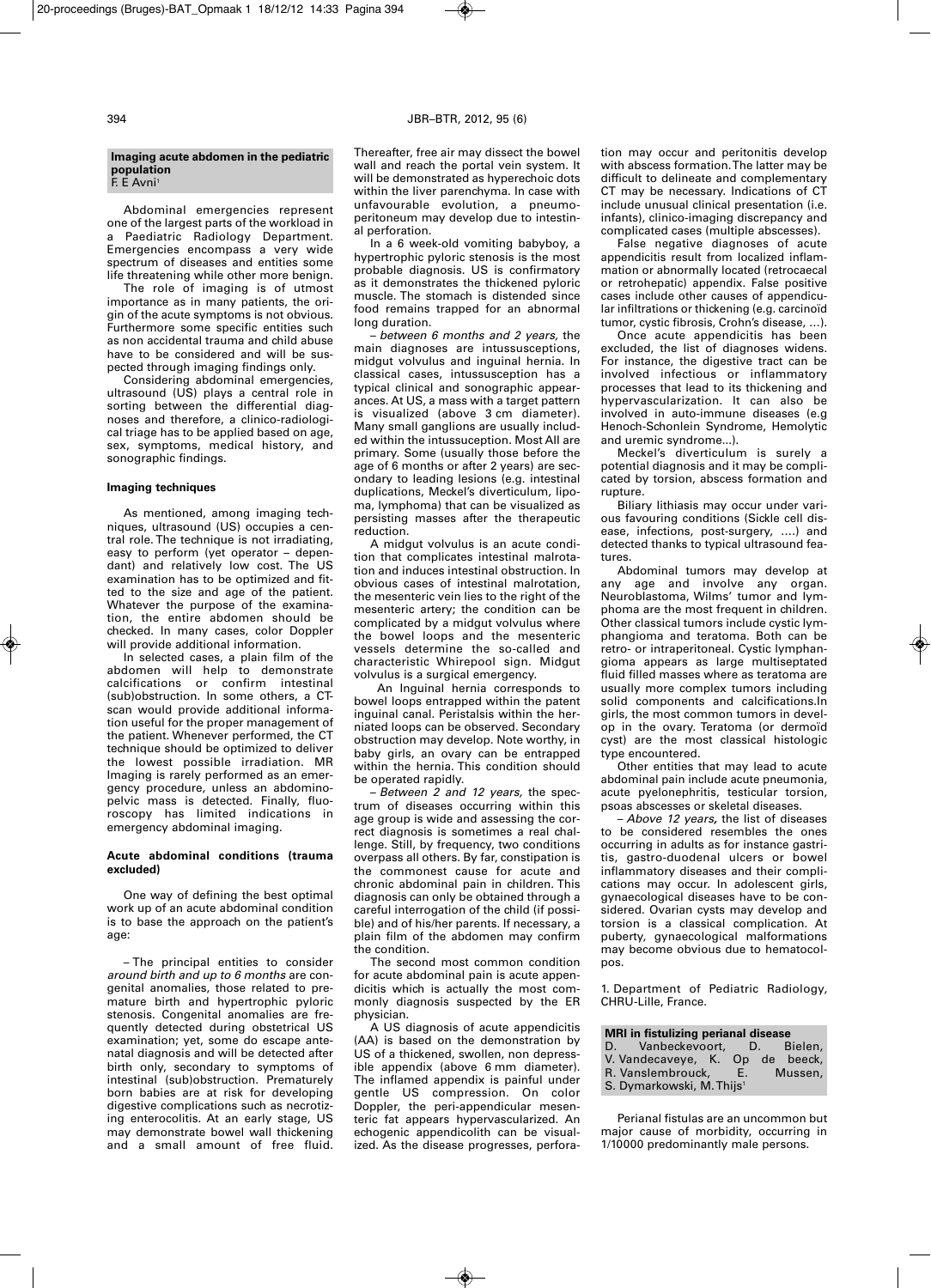

*Fig. 1.* — Axial T2-weighted MR image shows the normal anatomy of the perianal region: *ES* = external sphincter, *IS* = internal sphincter, and *ISS* = intersphincteric space.

# **Normal anatomy**

The anatomy of the anal region is well demonstrated on MR images (Fig. 1): the involuntary internal sphincter, the intersphincteric space, and the voluntary external sphincter.

# **Etiology and classification**

Perianal fistulas usually arise from infected anal glands, penetrating into the intersphincteric plane, spreading infection down to the skin.

In patients with Crohn disease perianal fistulas arise from inflamed or infected anal glands and/or penetration of fissures or ulcers in the rectum or anal canal.

Using the external sphincter as a reference point, Parks divided perianal fistulas in 5 types: intersphincteric, transsphincteric, suprasphincteric, extrasphincteric, and superficial (1).

# **Diagnosis**

Standard assessment of perianal fistulas combines examination under anaesthesia and imaging with endoscopic ultrasound and/or pelvic MRI.

# **MRI protocol**

Coronal and axial MR images demonstrate fistula tracks in relation to the sphincter complex, ischiorectal fossa, and levator plate.

Sagittal and oblique planes are helpful in anovaginal or presacral disease.

Contrast enhanced and fat suppressed sequences are used to improve contrast and can distinguish inflamed tissue from normal perineal tissues.

# **Accuracy and application of MR imaging**

*For surgical treatment (preoperative assessment)*

Pelvic MRI may change surgical management in 10%-15% of cases (2).

*For medical treatment (measurement of fistula disease activity)*

Fistula inflammation and disease activity correspond well with the presence of T2 hyperintensity in fistula. Van Assche et al. have constructed a new MRI based score, taking into account both anatomical and inflammation criteria (3). This score correlates with clinical disease activity and with response to biological therapy.

# **References**

- 1. Parks A.G., et al.: A classification of fistula-in-ano. *Br J Surg*, 1976, 63: 1- 12.
- 2. Beets-Tan R.G., et al.: Preoperative MR imaging of anal fistulas: does it really help the surgeon? *Radiology*, 2001, 218: 75-84.
- Van Assche G., et al.: Magnetic resonance imaging of the effects of infliximab on perianal fistulizing Crohn's disease. *Am J Gastroenterol*, 2003, 98: 332-339.

1. Department of Radiology, University Hospitals, Catholic University of Leuven, Leuven, Belgium.

#### **Imaging and interventional treatment of benign uterine tumors** Th.J. Kroencke, B. Hamm<sup>1</sup>

Uterine artery embolization (UAE) is a nonsurgical intervention for treating symptomatic uterine leiomyomas and represents an alternative to surgical removal (hysterectomy, moymectomy, hysteroscopic resection). The indication for uterine artery embolization crucially relies on the preinterventional assessment of symptomology and burden of disease. Especially the location, size, and number of leiomyomas are important to determine treatment options of patients. As a rule, both single and multiple fibroids can be treated by UAE.The number and location of the individual tumors (subserosal, intramural, transmural, submucosal) does not affect the approach, technique or outcome of UAE.

MR guided high-intensity focused ultrasound (HIFUS) is a noninvasive treatment option for symptomatic leiomyomata. In contrast to UAE and surgery, it lacks the invasiveness of these procedures since the targeted leiomyoma are ablated by energy transmitted through the skin by focused ultrasound while exact delivery is monitored online by MR imaging. Size, location and number of fibroids are limiting factors for the application of HIFUS.

Magnetic resonance imaging (MRI) is superior to ultrasound in delineating the extent of fibroid disease and excluding other pathologies or disease processes that may mimic fibroid-related complaints.

1. Department of Radiology, Charité-<br>Universitätsmedizin Berlin, Charité Universitätsmedizin Berlin, Campus Mitte, Berlin, Germany.

### **MR Imaging of cervical and endometrial cancer** B. Hamm<sup>1</sup>

MR imaging is the method of first choice for staging uterine malignancies. The main criterion for staging endometrial cancer is the depth of myometrial invasion. The diagnostic accuracy can be improved by performing a dynamic contrast-enhanced study in addition to T2 weighted imaging. Recently, it has been shown that DWI gives similar diagnostic information concerning myometrial invasion as dynamic contrast-enhanced imaging. The backbone of staging cervical cancer is T2-weighted imaging with a high spatial resolution performed in sagittal and transverse slice orientation. Invasion of the parametrium can thus be assessed with a high degree of accuracy. Especially in staging cervical cancer, MR imaging can replace numerous other diagnostic tests and thus improve pretherapeutic staging while at the same time reducing costs. In addition, MR imaging is used in planning radiotherapy and following up patients having undergone irradiation. MR imaging is a problem-solving method in patients with post-treatment complications such as assessment of fistulas and detection of recurrent cancer.

1. Department of Radiology, Charité-Universitätsmedizin Berlin, Charité Campus Mitte, Berlin, Germany.

# **MRI of the prostate** J. Fütterer1

Prostate cancer is a major health issue in aging men. No treatment is required in less aggressive prostate cancer but there is consensus that radical treatment is needed in aggressive prostate cancer.

Radical treatment has to start while the tumor is still confined to the gland and has